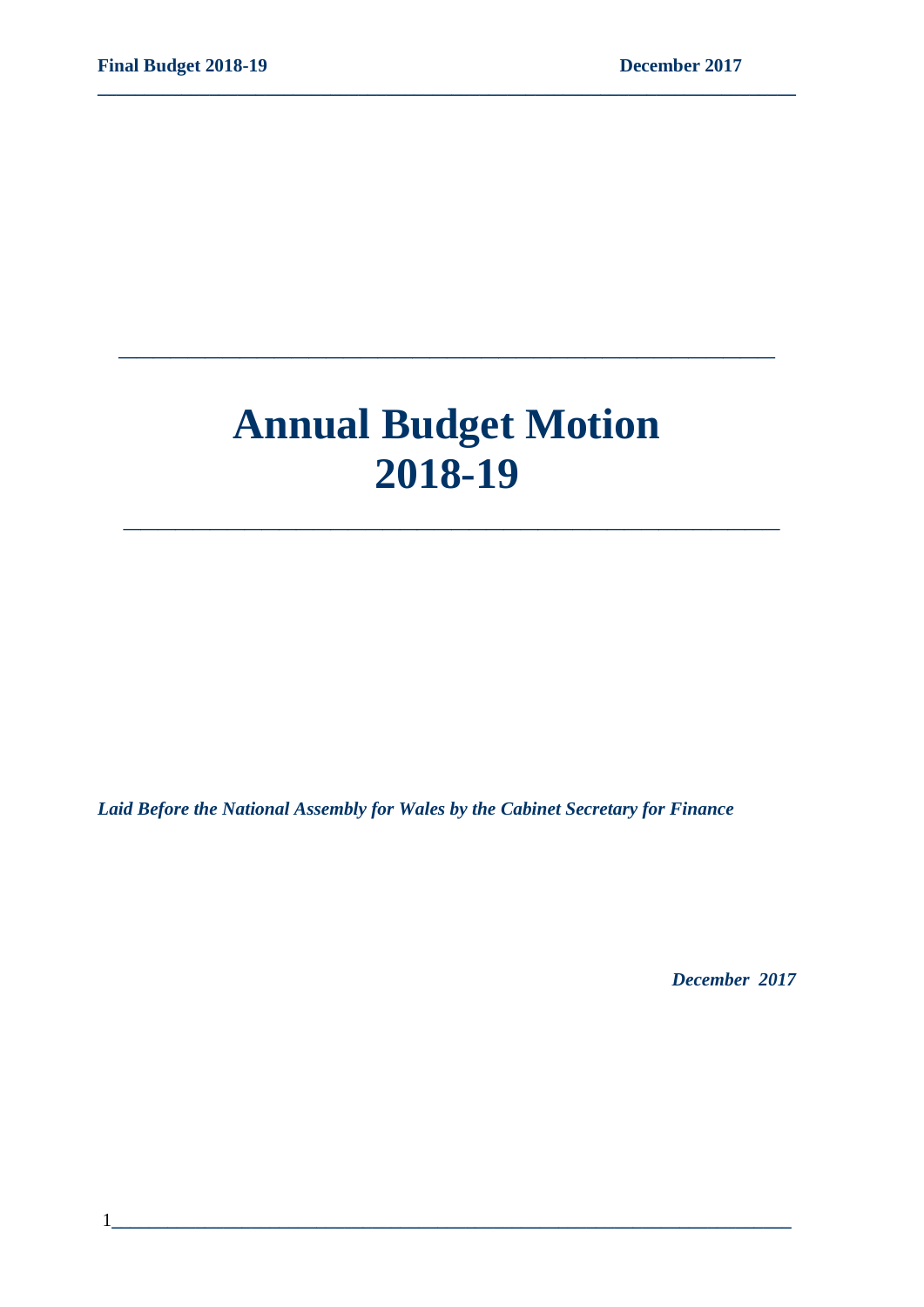#### **Annual Budget Motion**

- **1. The Assembly is asked to agree the following:**
	- This resolution for the year ending 31 March 2019 is made by the National Assembly for Wales ("the Assembly") pursuant to Section 125 of the Government of Wales Act 2006 ("the Act").

**\_\_\_\_\_\_\_\_\_\_\_\_\_\_\_\_\_\_\_\_\_\_\_\_\_\_\_\_\_\_\_\_\_\_\_\_\_\_\_\_\_\_\_\_\_\_\_\_\_\_\_\_\_\_\_\_\_\_\_\_\_\_\_\_\_\_\_\_\_\_\_\_\_\_\_**

2. This Annual Budget Motion should be read alongside supporting budget documentation published on 19 December 2017.

#### Welsh Government

3. The Welsh Government is authorised-

(a) to use resources (not including accruing resources) during the financial year ending 31 March 2019 for the services and purposes specified in Column 1 of Schedule 1, up to a maximum of the corresponding amounts specified in Column 2 of that Schedule;

(b) in addition, to retain income, within the categories of accruing resources specified in Column 1 of each Part of Schedule 2, during the financial year ending 31 March 2019, for use on the services and purposes specified in Column 2 of each Part of that Schedule, up to the limit specified for each Part of that Schedule; and

(c) to draw cash out of the Welsh Consolidated Fund for use on the services and purposes specified in Schedule 1, up to the net cash requirement limit specified in Schedule 5.

4. Despite paragraphs 2(a) and (b), the resources which may be used for the services and purposes specified in Column 1 of Schedule 1 (or, as the case may be, in Column 2 of each Part of Schedule 2), may exceed the amount specified in the corresponding entry in Column 2 of Schedule 1 (or, as the case may be, in each Part of Schedule 2) if-

> (a) in the case of resources other than accruing resources, the first condition is met, or

(b) in the case of accruing resources, the second condition is met.

5. The first condition is that the total resources (other than accruing resources) used during the financial year ending 31 March 2019 for all services and purposes specified in Column 1 of Schedule 1 does not exceed the total of the sum of the amounts specified in Column 2 of that Schedule.

6. The second condition is that the total accruing resources used during the financial year ending 31 March 2019 for all services and purposes specified in Column 2 of Schedule 2 does not exceed the total of the sum of the amounts specified for each Part of that Schedule.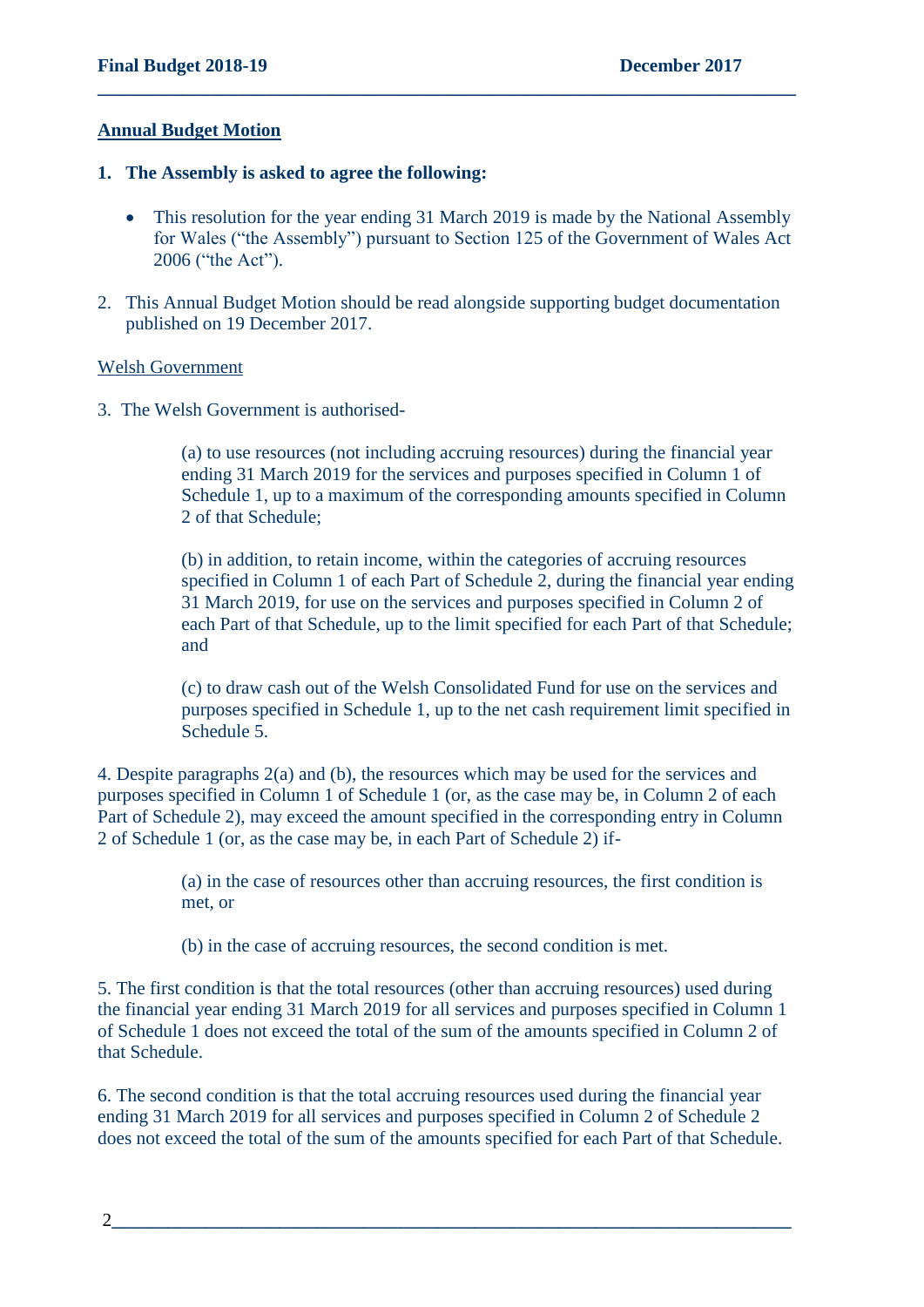#### Assembly Commission

7. The Assembly Commission is authorised-

(a) to use resources (not including accruing resources) during the financial year ending 31 March 2019 for the services and purposes specified in Column 1 of Part 1 of Schedule 3, up to a maximum of the corresponding amounts specified in Column 2 of Part 1 of Schedule 3;

**\_\_\_\_\_\_\_\_\_\_\_\_\_\_\_\_\_\_\_\_\_\_\_\_\_\_\_\_\_\_\_\_\_\_\_\_\_\_\_\_\_\_\_\_\_\_\_\_\_\_\_\_\_\_\_\_\_\_\_\_\_\_\_\_\_\_\_\_\_\_\_\_\_\_\_**

(b) in addition, to retain income, within the categories of accruing resources specified in Column 1 of Part 1 of Schedule 4, during the financial year ending 31 March 2019, for use on the services and purposes specified in the corresponding entries in Column 2 of Part 1 of that Schedule, up to the limit specified for Part 1 of that Schedule; and

(c) to draw cash out of the Welsh Consolidated Fund for use on the services and purposes specified in Column 1 of Part 1 of Schedule 3, up to the net cash requirement limit specified in Schedule 5.

#### Public Services Ombudsman for Wales

8. The Public Services Ombudsman for Wales is authorised –

(a) to use resources (not including accruing resources) during the financial year ending 31 March 2019 for the services and purposes specified in Column 1 of Part 2 of Schedule 3, up to a maximum of the corresponding amounts specified in Column 2 of Part 2 of Schedule 3;

(b) in addition, to retain income, within the categories of accruing resources specified in Column 1 of Part 2 of Schedule 4, during the financial year ending 31 March 2019, for use on the services and purposes specified in the corresponding entries in Column 2 of Part 2 of that Schedule, up to the limit specified for Part 2 of that Schedule; and

(c) to draw cash out of the Welsh Consolidated Fund for use on the services and purposes specified in Column 1 of Part 2 of Schedule 3, up to the net cash requirement limit specified in Schedule 5.

#### Wales Audit Office

9. The Wales Audit Office is authorised-

(a) to use resources (not including accruing resources) during the financial year ending 31 March 2019 for the services and purposes specified in Column 1 of Part 3 of Schedule 3, up to a maximum of the corresponding amounts specified in Column 2 of Part 3 of Schedule 3;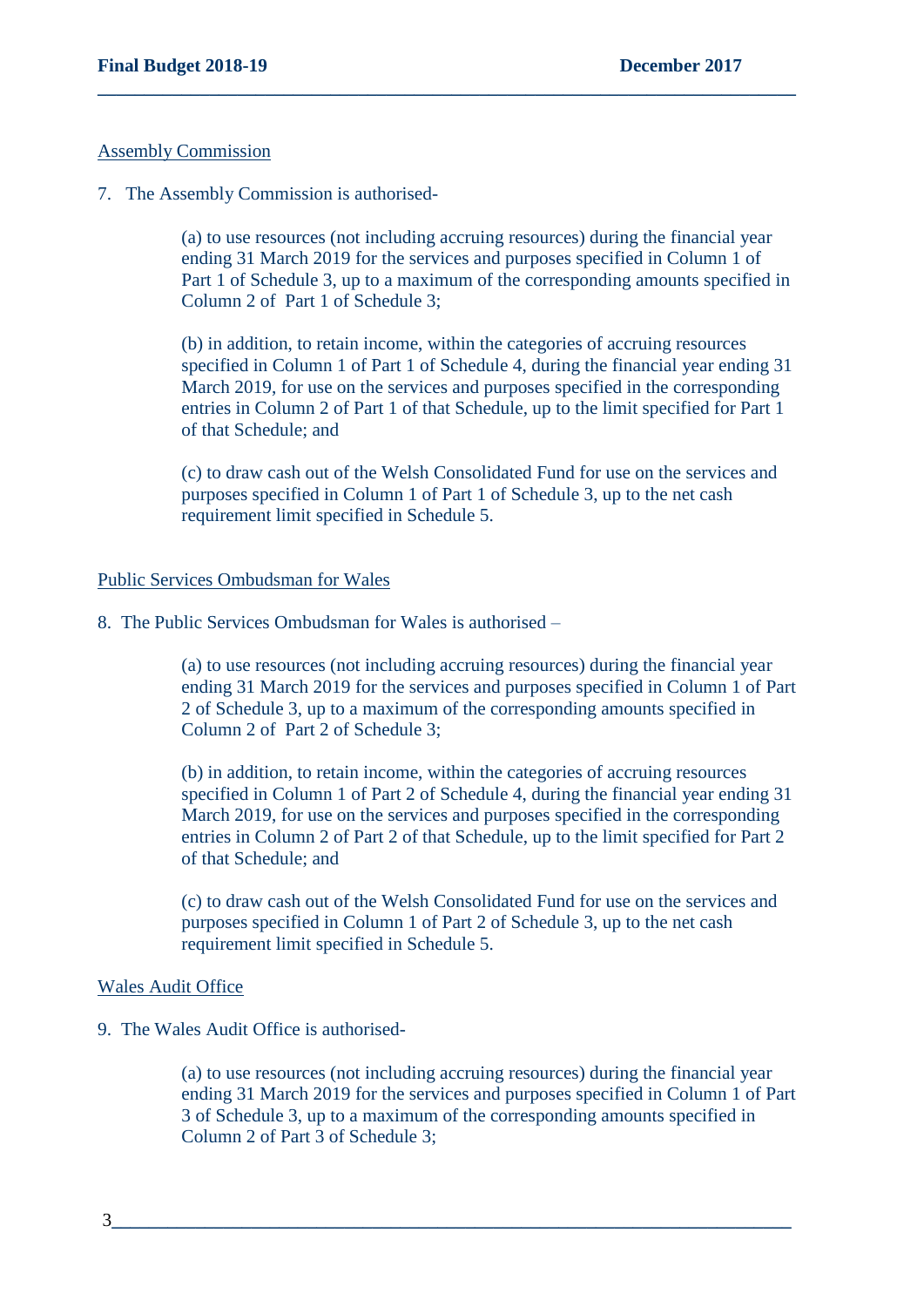(b) in addition, to retain income, within the categories of accruing resources specified in Column 1 of Part 3 of Schedule 4, during the financial year ending 31 March 2019, for use on the services and purposes specified in the corresponding entries in Column 2 of Part 3 of that Schedule, up to the limit specified for Part 3 of that Schedule; and

**\_\_\_\_\_\_\_\_\_\_\_\_\_\_\_\_\_\_\_\_\_\_\_\_\_\_\_\_\_\_\_\_\_\_\_\_\_\_\_\_\_\_\_\_\_\_\_\_\_\_\_\_\_\_\_\_\_\_\_\_\_\_\_\_\_\_\_\_\_\_\_\_\_\_\_**

(c) to draw cash out of the Welsh Consolidated Fund for use on the services and purposes specified in Column 1 of Part 3 of Schedule 3, up to the net cash requirement limit specified in Schedule 5.

#### Specification of Categories of Accruing Resources

10. The categories of accruing resources listed in Column 1 of each Part of Schedule 2, and in Column 1 of each part of Schedule 4, are specified categories for the purposes of section  $120(2)(a)$  of the Act.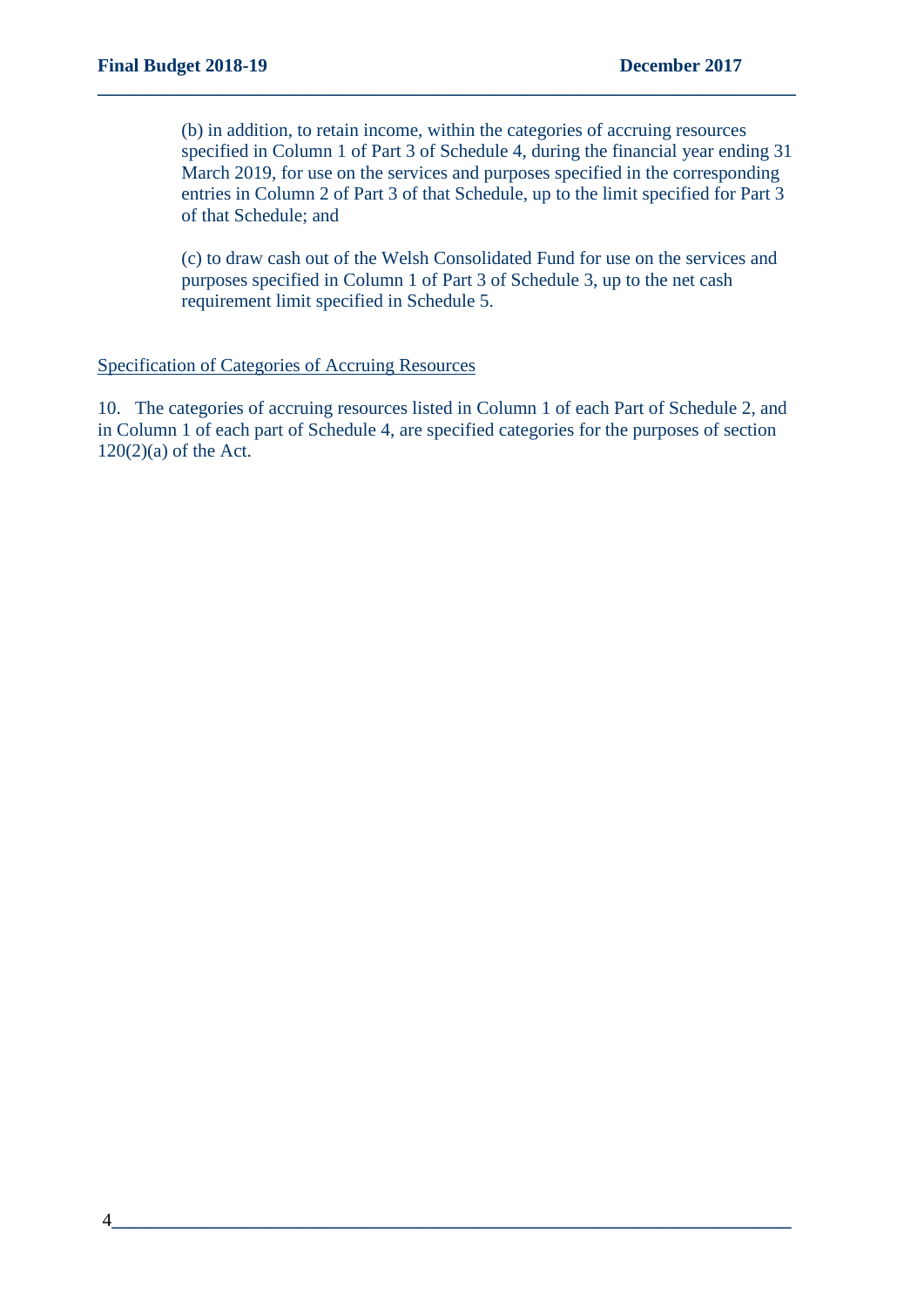# **Summary of Resource and Capital Requirements**

# *Welsh Ministers*

| <b>Ambit</b>                                                | <b>Resources</b> | <b>Accruing</b><br><b>Resources</b> |
|-------------------------------------------------------------|------------------|-------------------------------------|
|                                                             | (f000)           | (6000)                              |
| <b>Health and Social Services</b>                           | 7,722,184        | 68,844                              |
| <b>Local Government and Public Services</b>                 | 4,260,996        | 470                                 |
| <b>Economy and Transport</b>                                | 1,078,848        | 72,392                              |
| Education                                                   | 2,351,587        | 248,845                             |
| Energy, Planning and Rural Affairs                          | 336,168          | 335,336                             |
| <b>Central Services and Administration</b>                  | 322,338          | 412,719                             |
| <b>Total Resources Requested and</b>                        |                  |                                     |
| <b>Accrued Income relating to Welsh</b><br><b>Ministers</b> | 16,072,121       | 1,138,606                           |

**\_\_\_\_\_\_\_\_\_\_\_\_\_\_\_\_\_\_\_\_\_\_\_\_\_\_\_\_\_\_\_\_\_\_\_\_\_\_\_\_\_\_\_\_\_\_\_\_\_\_\_\_\_\_\_\_\_\_\_\_\_\_\_\_\_\_\_\_\_\_\_\_\_\_\_**

## *Direct Funded Bodies*

| <b>Ambit</b>                                                          | <b>Resources</b><br>(f000) | <b>Accruing Resources</b><br>(f000) |
|-----------------------------------------------------------------------|----------------------------|-------------------------------------|
| <b>National Assembly for Wales</b><br>Commission                      | 56,088                     | 300                                 |
| <b>Public Services Ombudsman for Wales</b>                            | 4,480                      | 17                                  |
| <b>Wales Audit Office</b>                                             | 7,261                      | 14,644                              |
| <b>Total Resources and Accrued Income</b><br>for Direct Funded Bodies | 67,829                     | 14,961                              |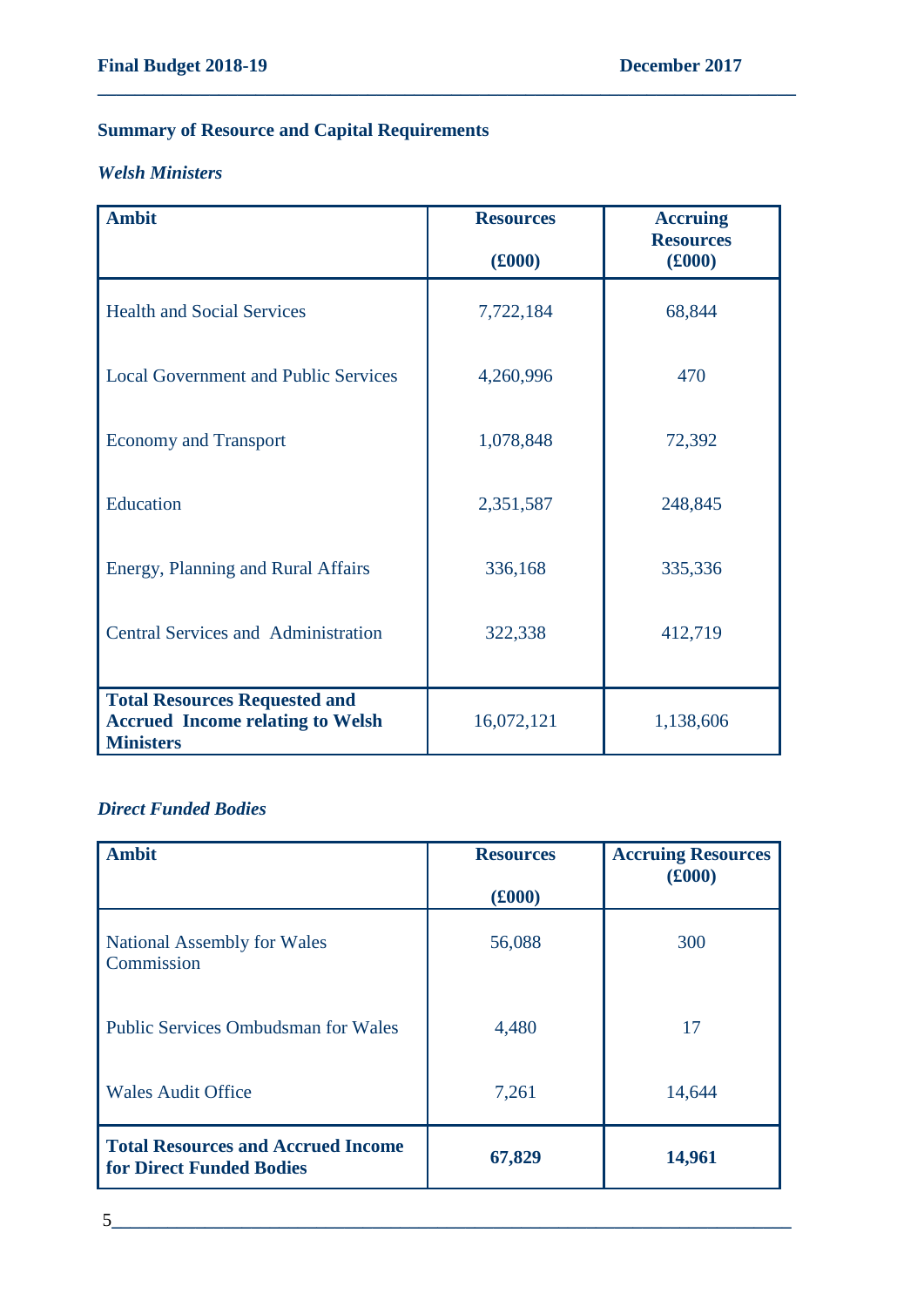# **Schedule 1 – Ambits for expenditure incurred by Welsh Ministers**

| Ambits for expenditure incurred by Welsh Ministers (excluding accruing resources)                                                                                                                                                                                                                                                                                                                                                                                                                                                                                                                                                                                                                                                                                                                                                  |                 |
|------------------------------------------------------------------------------------------------------------------------------------------------------------------------------------------------------------------------------------------------------------------------------------------------------------------------------------------------------------------------------------------------------------------------------------------------------------------------------------------------------------------------------------------------------------------------------------------------------------------------------------------------------------------------------------------------------------------------------------------------------------------------------------------------------------------------------------|-----------------|
| Column 1                                                                                                                                                                                                                                                                                                                                                                                                                                                                                                                                                                                                                                                                                                                                                                                                                           | <b>Column 2</b> |
| Services and purposes                                                                                                                                                                                                                                                                                                                                                                                                                                                                                                                                                                                                                                                                                                                                                                                                              | Amount £000     |
| <b>Health and Social Services</b>                                                                                                                                                                                                                                                                                                                                                                                                                                                                                                                                                                                                                                                                                                                                                                                                  | 7,722,184       |
| For use by Welsh Ministers to spend on Health and Social Services<br>including promoting, improving or supporting economic, social or<br>environmental well-being.                                                                                                                                                                                                                                                                                                                                                                                                                                                                                                                                                                                                                                                                 |                 |
| Delivery of core and targeted NHS services including impairments<br>$\&$ provisions; supporting education $\&$ training of the NHS<br>workforce, mental health policies & legislation, hospices and<br>delivery of the substance misuse strategy implementation plan;<br>sponsorship of public health bodies, the Food Standards Agency;<br>public health programmes; effective health emergency preparedness<br>arrangements; developing $\&$ implementing research $\&$ development<br>for patient & public benefit; social care and support, partnership &<br>integration, sustainable social services, Social Care Wales; funding<br>for the Older People Commissioner; funding for the Children's<br>Commissioner and CAFCASS; expenditure on supporting children<br>and any related expenditure and non fiscal resource use. |                 |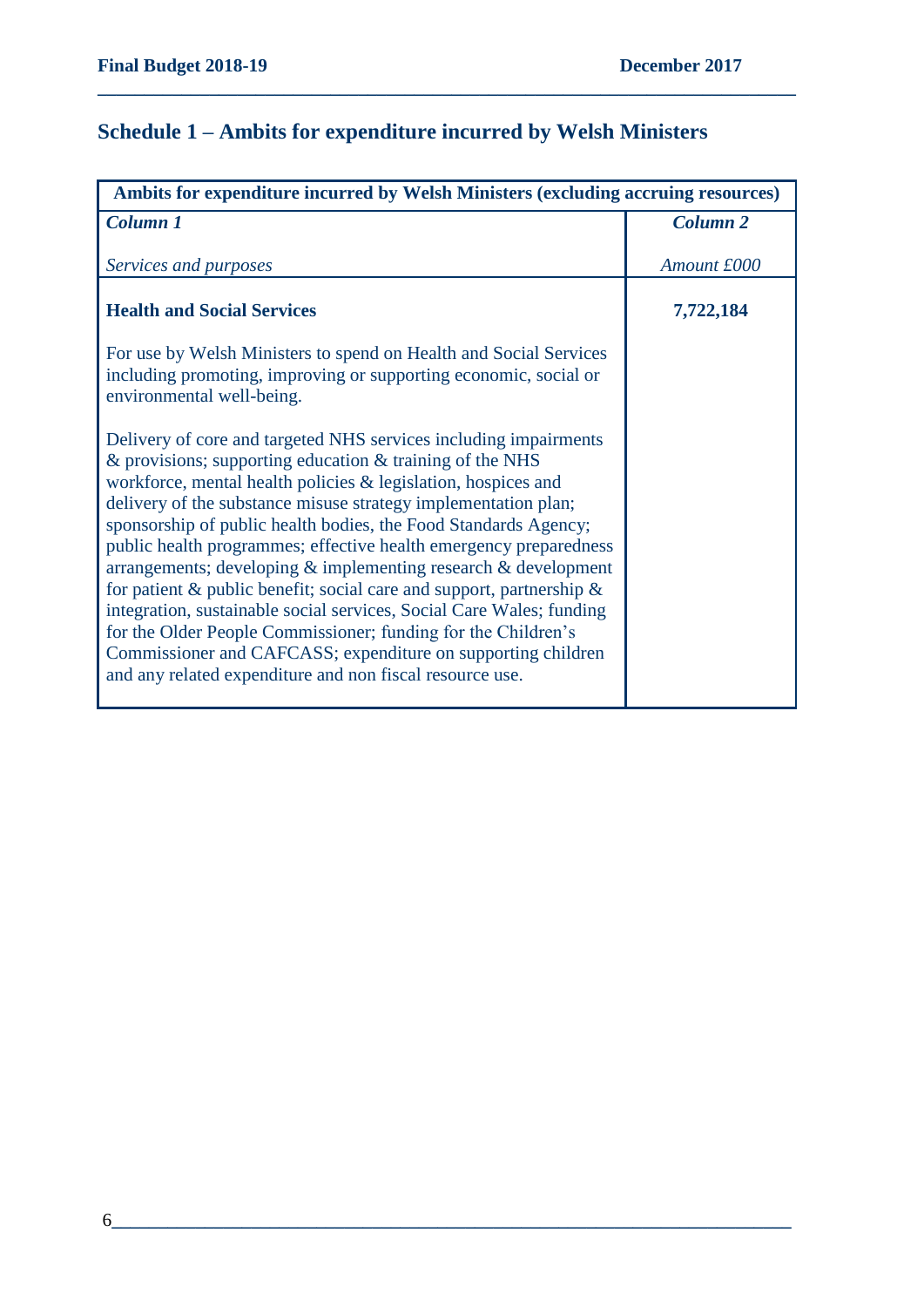| Ambits for expenditure incurred by Welsh Ministers (excluding accruing resources)                                                                                                                                                                                                                                                                                                                                                                                                                               |                 |
|-----------------------------------------------------------------------------------------------------------------------------------------------------------------------------------------------------------------------------------------------------------------------------------------------------------------------------------------------------------------------------------------------------------------------------------------------------------------------------------------------------------------|-----------------|
| Column 1                                                                                                                                                                                                                                                                                                                                                                                                                                                                                                        | <b>Column 2</b> |
| Services and purposes                                                                                                                                                                                                                                                                                                                                                                                                                                                                                           | Amount £000     |
| <b>Local Government and Public Services</b>                                                                                                                                                                                                                                                                                                                                                                                                                                                                     | 4,260,996       |
| For use by Welsh Ministers to spend on local government including<br>promoting, improving or supporting economic, social or<br>environmental well-being.                                                                                                                                                                                                                                                                                                                                                        |                 |
| Funding, including general capital funding, support for local<br>government and valuation services; building local democracy; local<br>government improvement; Academi Wales; supporting<br>collaboration $\&$ reform; funding the Care $\&$ Social Services<br>Inspectorate, Healthcare Inspectorate Wales and Estyn; Community<br>Facilities Programme; Enabling Children and Communities;<br>Housing Policy; Safer Communities, Homes and Places and any<br>related expenditure and non fiscal resource use. |                 |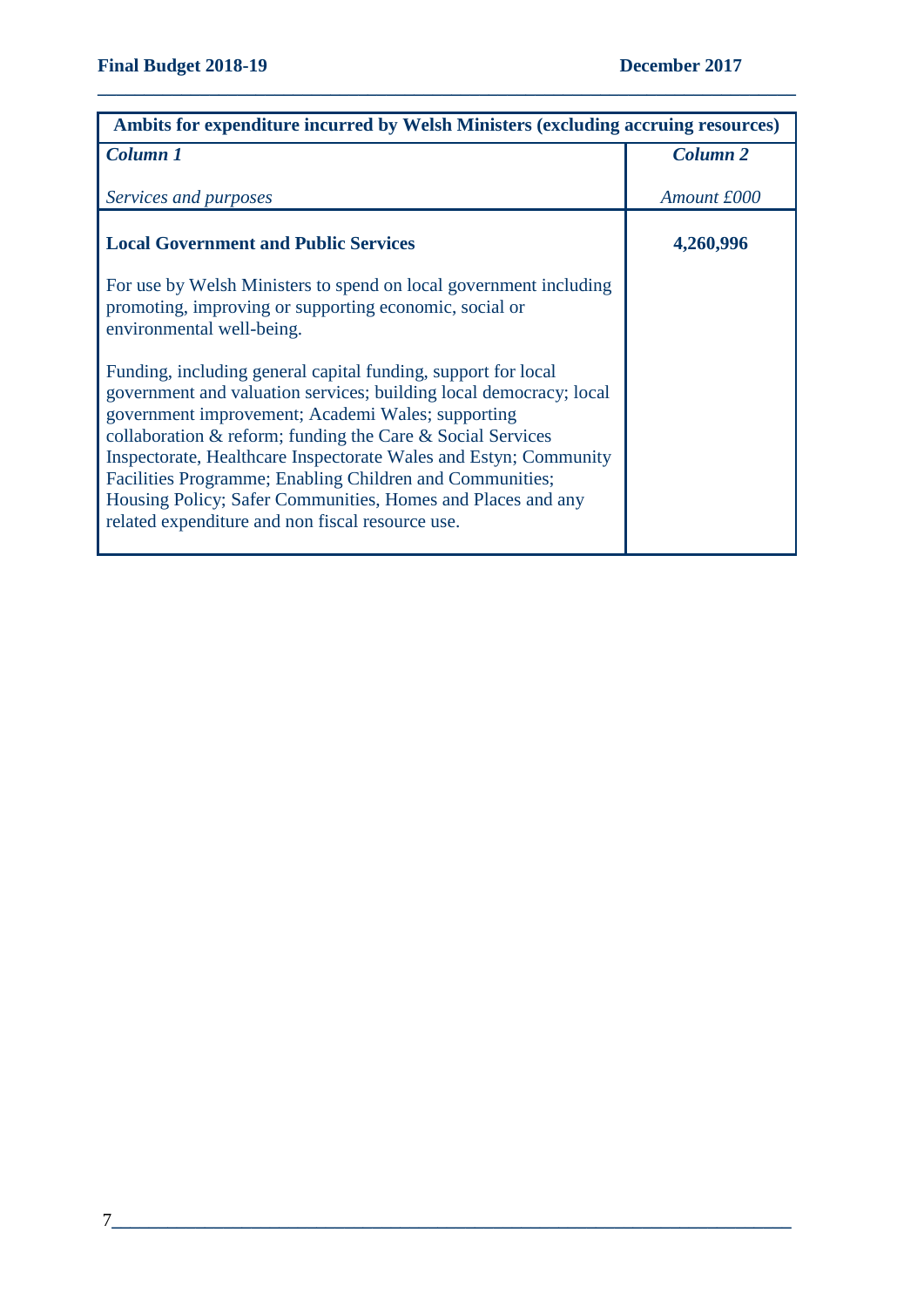| Ambits for expenditure incurred by Welsh Ministers (excluding accruing resources)                                                                                                                                                                                                                                                                                                                                                                                                                                                                                                                                                                                                                                                                                                                                                                                                                                                                                       |                 |
|-------------------------------------------------------------------------------------------------------------------------------------------------------------------------------------------------------------------------------------------------------------------------------------------------------------------------------------------------------------------------------------------------------------------------------------------------------------------------------------------------------------------------------------------------------------------------------------------------------------------------------------------------------------------------------------------------------------------------------------------------------------------------------------------------------------------------------------------------------------------------------------------------------------------------------------------------------------------------|-----------------|
| Column 1                                                                                                                                                                                                                                                                                                                                                                                                                                                                                                                                                                                                                                                                                                                                                                                                                                                                                                                                                                | <b>Column 2</b> |
| Services and purposes                                                                                                                                                                                                                                                                                                                                                                                                                                                                                                                                                                                                                                                                                                                                                                                                                                                                                                                                                   | Amount £000     |
| <b>Economy and Transport</b>                                                                                                                                                                                                                                                                                                                                                                                                                                                                                                                                                                                                                                                                                                                                                                                                                                                                                                                                            | 1,078,848       |
| For use by Welsh Ministers on Economy and Transport including<br>promoting and supporting economic, social or environmental well-<br>being for businesses, individuals, communities and places in Wales.                                                                                                                                                                                                                                                                                                                                                                                                                                                                                                                                                                                                                                                                                                                                                                |                 |
| Expenditure on sectors, entrepreneurship $\&$ business information;<br>innovation; science; major events; delivering ICT and property<br>related infrastructure; corporate & strategy programmes;<br>Development Bank of Wales; motorway & trunk road operations;<br>improving & maintaining the trunk road network; road, rail, air and<br>sea services and investment; sustainable travel; improving road<br>safety; supporting and sustaining a strong arts sector via the Arts<br>Council and others; fostering usage and lifelong learning through<br>museum and library services; strategic leadership for museum,<br>archive and library services; media and publishing; conserving,<br>protecting, sustaining and promoting access to the historic and<br>natural environment; promoting sport and active lifestyles via<br>Sports Wales and others and any related expenditure and non fiscal<br>resource use that provides broader economic benefit to Wales. |                 |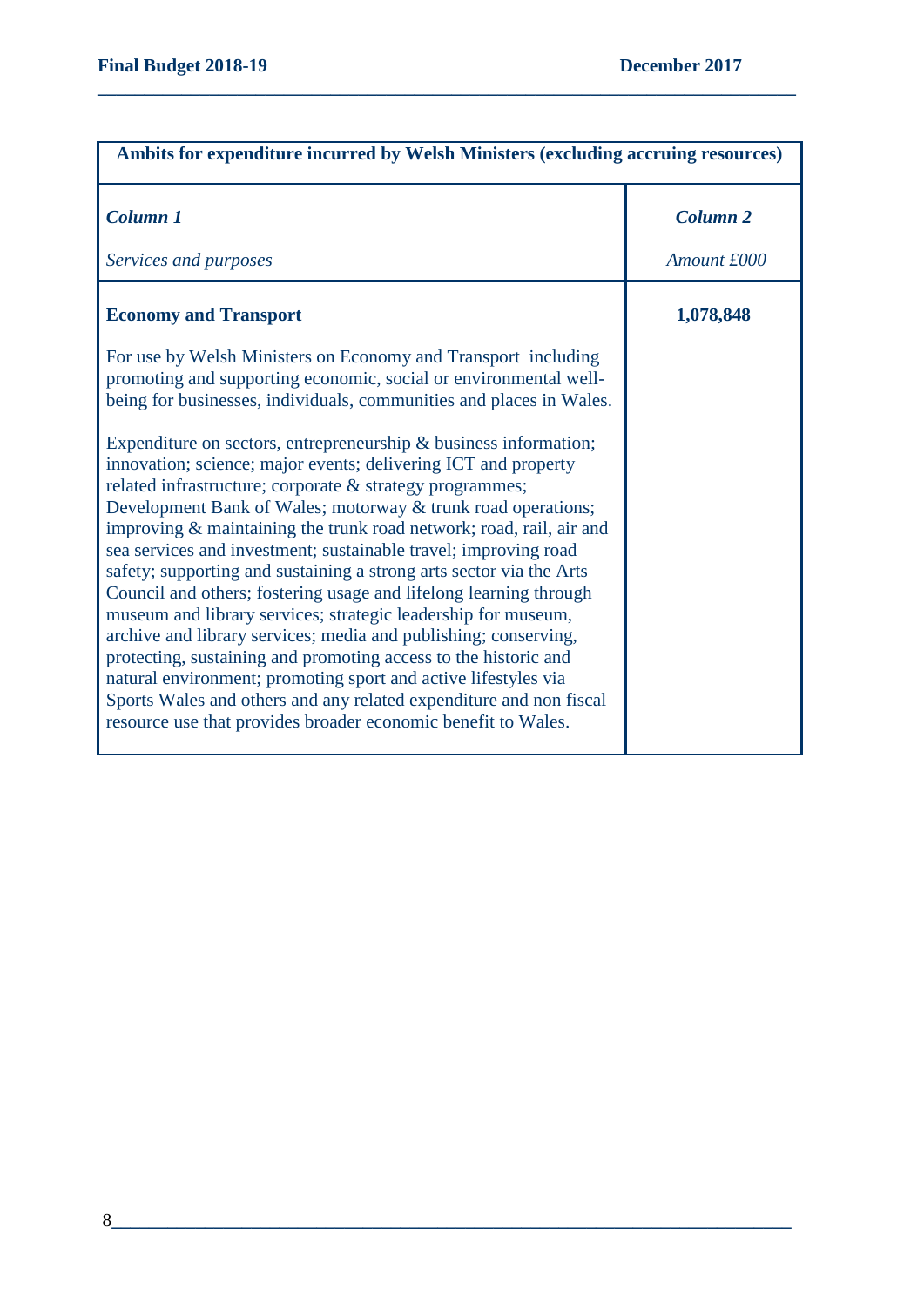| Ambits for expenditure incurred by Welsh Ministers (excluding accruing resources)                                                                                                                                                                                                                                                                                                                                                                                                                                                                                                                                                                    |                     |
|------------------------------------------------------------------------------------------------------------------------------------------------------------------------------------------------------------------------------------------------------------------------------------------------------------------------------------------------------------------------------------------------------------------------------------------------------------------------------------------------------------------------------------------------------------------------------------------------------------------------------------------------------|---------------------|
| Column 1                                                                                                                                                                                                                                                                                                                                                                                                                                                                                                                                                                                                                                             | Column <sub>2</sub> |
| Services and purposes                                                                                                                                                                                                                                                                                                                                                                                                                                                                                                                                                                                                                                | Amount £000         |
| <b>Education</b>                                                                                                                                                                                                                                                                                                                                                                                                                                                                                                                                                                                                                                     | 2,351,587           |
| For use by Welsh Ministers to spend on Education including<br>promoting, improving or supporting economic, social or<br>environmental well-being.                                                                                                                                                                                                                                                                                                                                                                                                                                                                                                    |                     |
| Expenditure on education and training standards including literacy<br>and numeracy, curriculum, teaching & leadership, qualifications,<br>post-16 education, higher education, pupil deprivation grant, ICT &<br>information management systems and estate $&IT$ provision; youth<br>engagement & employment; well-being of children & young<br>people; post-16 learner support; pupil engagement; Welsh in<br>education; Welsh language; delivery support; work based learning;<br>delivering support for skills; skills policy; employment & skills;<br>educational and careers choice and any related expenditure and non<br>fiscal resource use. |                     |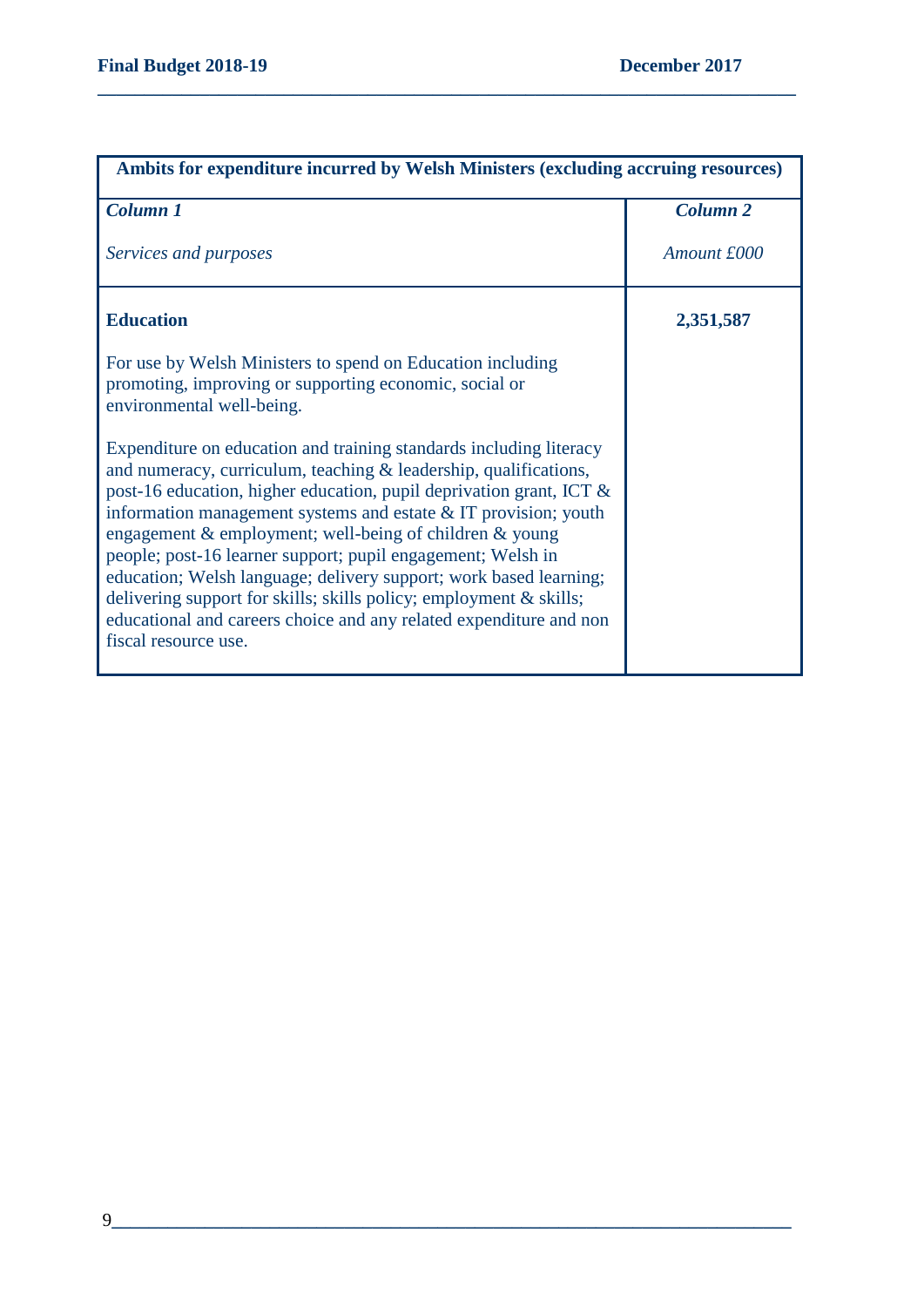| Ambits for expenditure incurred by Welsh Ministers (excluding accruing resources)                                                                                                                                                                                                                                                                                                                                                                                                                                                                                                                                                                                                                                                                                                                                                                                                                                                                                                                                                                                                                                                                                                                                                                                                                                                                        |                     |
|----------------------------------------------------------------------------------------------------------------------------------------------------------------------------------------------------------------------------------------------------------------------------------------------------------------------------------------------------------------------------------------------------------------------------------------------------------------------------------------------------------------------------------------------------------------------------------------------------------------------------------------------------------------------------------------------------------------------------------------------------------------------------------------------------------------------------------------------------------------------------------------------------------------------------------------------------------------------------------------------------------------------------------------------------------------------------------------------------------------------------------------------------------------------------------------------------------------------------------------------------------------------------------------------------------------------------------------------------------|---------------------|
| Column 1                                                                                                                                                                                                                                                                                                                                                                                                                                                                                                                                                                                                                                                                                                                                                                                                                                                                                                                                                                                                                                                                                                                                                                                                                                                                                                                                                 | Column <sub>2</sub> |
| Services and purposes                                                                                                                                                                                                                                                                                                                                                                                                                                                                                                                                                                                                                                                                                                                                                                                                                                                                                                                                                                                                                                                                                                                                                                                                                                                                                                                                    | Amount £000         |
| <b>Energy, Planning and Rural Affairs</b>                                                                                                                                                                                                                                                                                                                                                                                                                                                                                                                                                                                                                                                                                                                                                                                                                                                                                                                                                                                                                                                                                                                                                                                                                                                                                                                | 336,168             |
| For use by Welsh Ministers on Energy, Planning and Rural Affairs,<br>including promoting, improving or supporting economic, social or<br>environmental well-being;                                                                                                                                                                                                                                                                                                                                                                                                                                                                                                                                                                                                                                                                                                                                                                                                                                                                                                                                                                                                                                                                                                                                                                                       |                     |
| Developing and delivering overarching policy and programmes on<br>sustainable development and natural resources management<br>agriculture, environment, food and marine; develop and implement<br>climate change policy, energy efficiency, Green Growth, green<br>infrastructure, environmental protection, flood & coastal risk, water<br>and sewage policy and legislation; manage and implement the waste<br>strategy and waste procurement; landfill disposal communities<br>scheme; deliver nature conservation and forestry policies; sponsor<br>and manage delivery bodies; developing an appropriate evidence<br>base to support the work of environment and rural affairs; protecting<br>animal, plant and bee health and developing GM policies; promote<br>and support protected landscapes and wider access to green space;<br>planning and regulation; administration and delivery of the<br>Common Agricultural Policy; delivering programmes within the<br>Rural Development Plan; supporting new farm entrants, farmers and<br>rural communities in Wales; evidence based development for rural<br>affairs; developing and managing Welsh marine, fisheries and<br>aquaculture including the enforcement of Welsh fisheries;<br>developing and marketing Welsh food & drink and any related<br>expenditure and non fiscal resource use. |                     |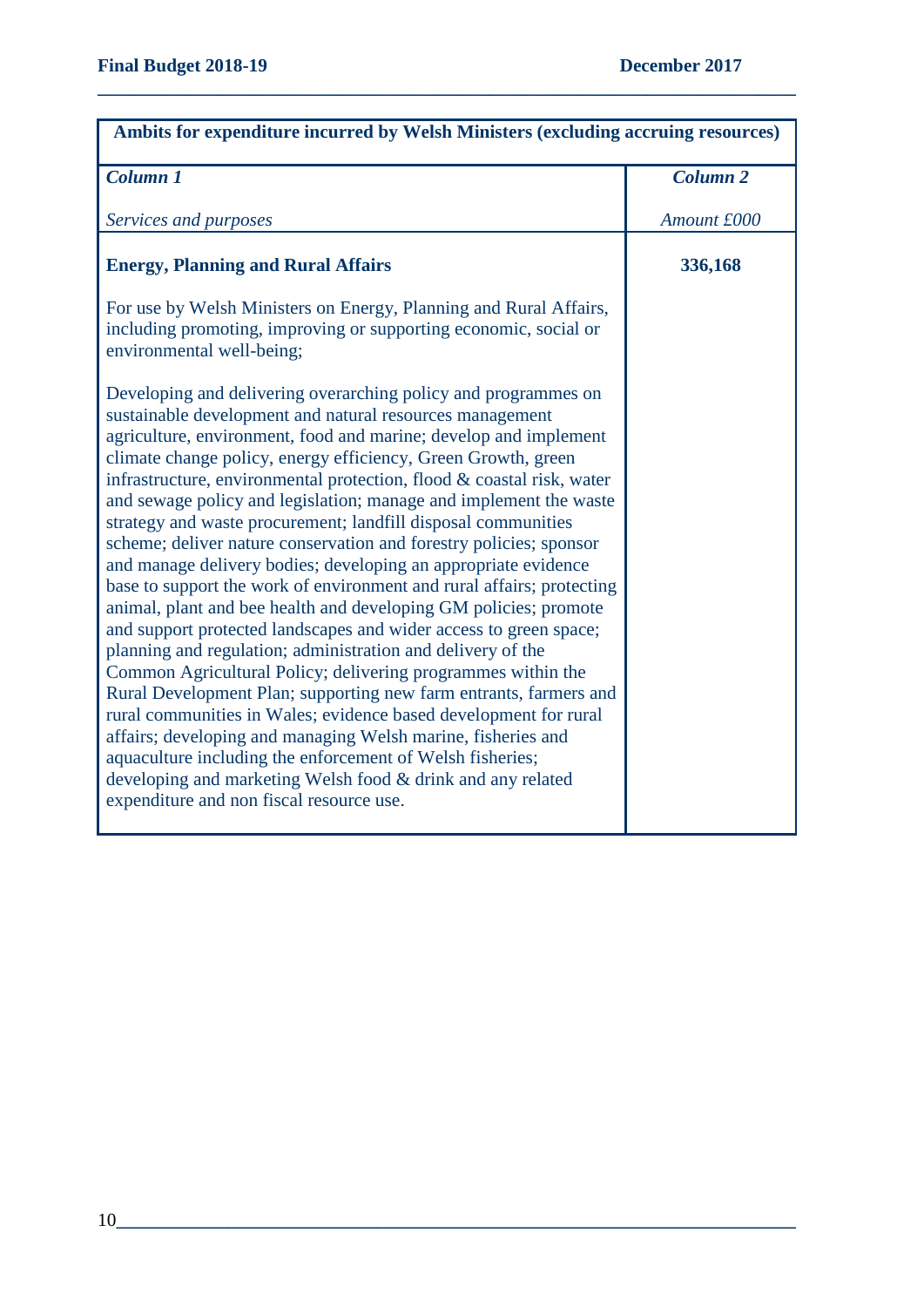| Ambits for expenditure incurred by Welsh Ministers (excluding accruing resources)                                                                                                                                                                                                                                                                                                                                                                                                                                                                                                                                                                                                                                                                                                                                                                                                                                       |                 |
|-------------------------------------------------------------------------------------------------------------------------------------------------------------------------------------------------------------------------------------------------------------------------------------------------------------------------------------------------------------------------------------------------------------------------------------------------------------------------------------------------------------------------------------------------------------------------------------------------------------------------------------------------------------------------------------------------------------------------------------------------------------------------------------------------------------------------------------------------------------------------------------------------------------------------|-----------------|
| <b>Column 1</b>                                                                                                                                                                                                                                                                                                                                                                                                                                                                                                                                                                                                                                                                                                                                                                                                                                                                                                         | <b>Column 2</b> |
| Services and purposes                                                                                                                                                                                                                                                                                                                                                                                                                                                                                                                                                                                                                                                                                                                                                                                                                                                                                                   | Amount £000     |
| <b>Central Services and Administration</b>                                                                                                                                                                                                                                                                                                                                                                                                                                                                                                                                                                                                                                                                                                                                                                                                                                                                              | 322,338         |
| For use by Welsh Ministers to spend on Central Services and<br>Administration.                                                                                                                                                                                                                                                                                                                                                                                                                                                                                                                                                                                                                                                                                                                                                                                                                                          |                 |
| Expenditure on staff costs; general administration; capital and<br>capital charges; IT costs; business improvement; provisions for<br>early retirement; Elections; Future Generations Commissioner for<br>Wales; tribunals; improving economic & labour market statistics;<br>events & corporate communications; geographical information;<br>central and economic research; the Public Policy Institute; Value<br>Wales; e-procurement service; fiscal responsibilities including the<br>Welsh Revenue Authority; international development & relations;<br>Invest to Save programme; match funding; managing the delivery of<br>the structural funds programmes in Wales; providing safer<br>communities by supporting the prevention of domestic abuse and<br>promoting equality and community cohesion; and the development<br>of Gypsy traveller sites and any related expenditure and non fiscal<br>resource use. |                 |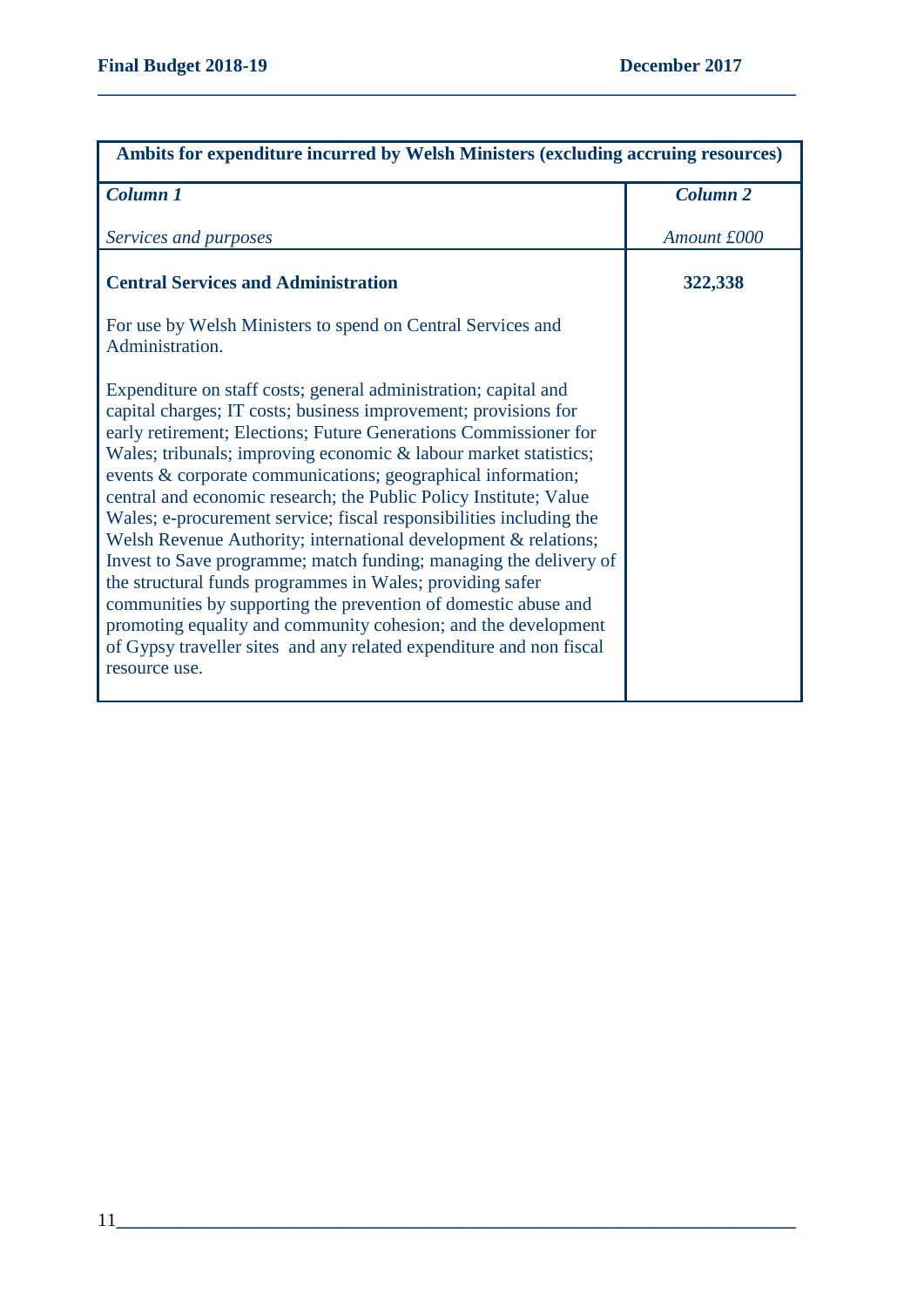# **Schedule 2 – Use of accruing resources by Welsh Ministers**

# **Part 1: Health and Social Services**

| Column <sub>1</sub>                                                                                                                                                                                                                                                                                                                                                                                                                                                                                                                                                                                                                                                                                                                                                                                                  | Column <sub>2</sub>                                                                                                                                                                                                                                                                                             |
|----------------------------------------------------------------------------------------------------------------------------------------------------------------------------------------------------------------------------------------------------------------------------------------------------------------------------------------------------------------------------------------------------------------------------------------------------------------------------------------------------------------------------------------------------------------------------------------------------------------------------------------------------------------------------------------------------------------------------------------------------------------------------------------------------------------------|-----------------------------------------------------------------------------------------------------------------------------------------------------------------------------------------------------------------------------------------------------------------------------------------------------------------|
| Category of accruing resource                                                                                                                                                                                                                                                                                                                                                                                                                                                                                                                                                                                                                                                                                                                                                                                        | Services and purposes for which income<br>may be retained                                                                                                                                                                                                                                                       |
| Accruing resources include income under<br>the Pharmaceutical Price Regulation<br>Scheme; income in respect of settlement of<br>legal claims; charges for accommodation,<br>goods and services to private and NHS<br>patients, local authorities and others;<br>repayment of Invest to Save funding from<br><b>Local Health Boards and Welsh NHS</b><br>Trusts; income from the Scottish<br>Government, Northern Ireland Executive,<br>Department of Health, other government<br>departments and the European Union;<br>income from fixed penalty notices issued<br>under the Food Hygiene Rating (Wales) Act<br>2013: income generation schemes; non-<br>operating income from sale of land,<br>buildings, vehicles, equipment and property<br>and recoveries of VAT; income from rebate<br>schemes and agreements. | Services and purposes include expenditure<br>on primary and community health services;<br>the purchase or acquisition of fixed assets by<br>Welsh NHS Trusts, Local Health Boards<br>and associated healthcare providers;<br>supporting the provision and administration<br>of health and social care services. |
| <b>Overall amount of Income (£000)</b>                                                                                                                                                                                                                                                                                                                                                                                                                                                                                                                                                                                                                                                                                                                                                                               | 68,844                                                                                                                                                                                                                                                                                                          |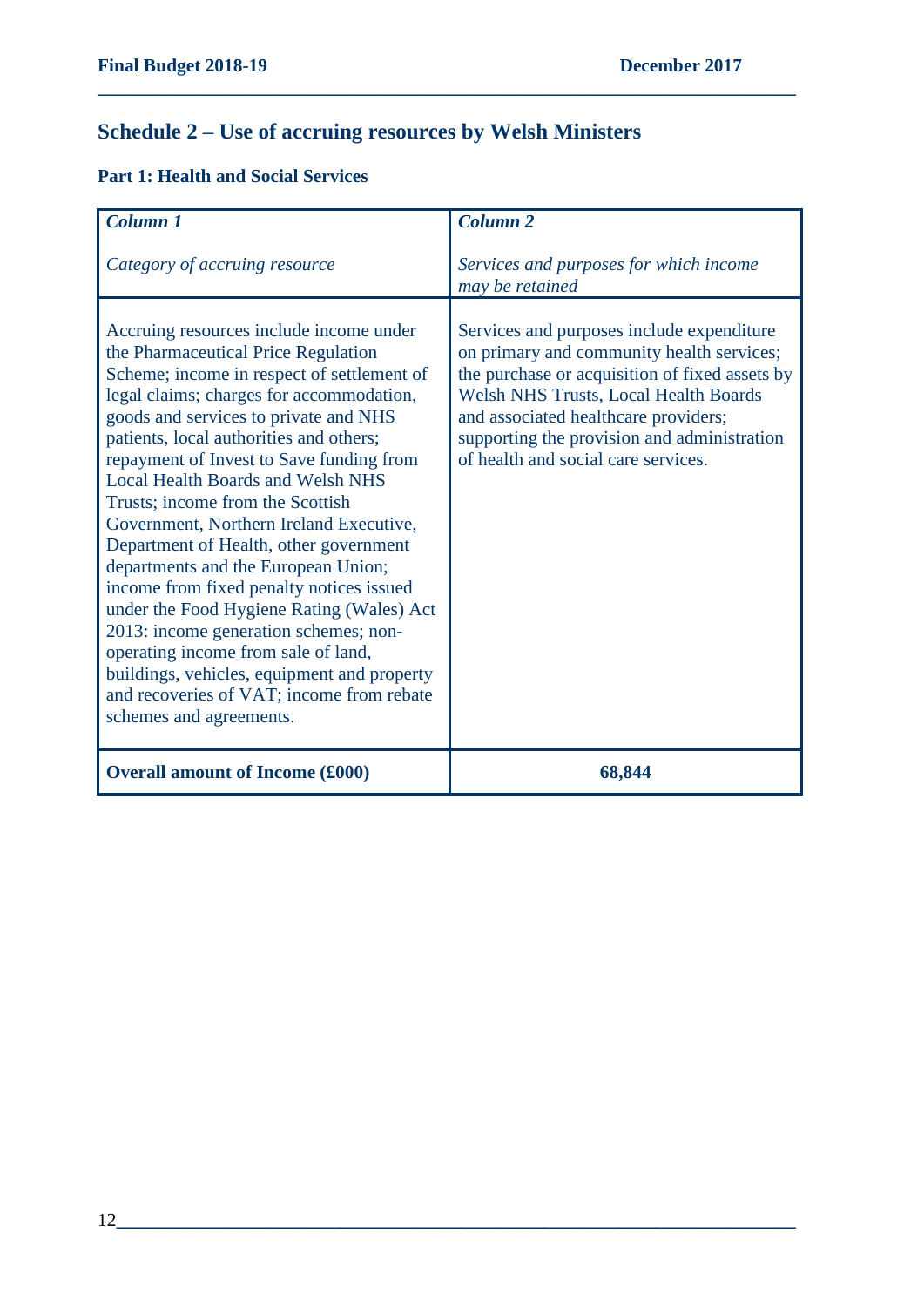## **Part 2: Local Government and Public Services**

| Column 1                                                                                                                                                                                                                                                                                                                                                                                                                                                                                                                                                                                                                                                       | <b>Column 2</b>                                                                                                                                                                                                                                                                                                                                                                                                                                                                               |
|----------------------------------------------------------------------------------------------------------------------------------------------------------------------------------------------------------------------------------------------------------------------------------------------------------------------------------------------------------------------------------------------------------------------------------------------------------------------------------------------------------------------------------------------------------------------------------------------------------------------------------------------------------------|-----------------------------------------------------------------------------------------------------------------------------------------------------------------------------------------------------------------------------------------------------------------------------------------------------------------------------------------------------------------------------------------------------------------------------------------------------------------------------------------------|
| Category of accruing resource                                                                                                                                                                                                                                                                                                                                                                                                                                                                                                                                                                                                                                  | Services and Purposes for which income<br>may be retained                                                                                                                                                                                                                                                                                                                                                                                                                                     |
| Accruing resources include grant funding<br>from the European Commission; repayment<br>and recovery of grant payments and<br>recoveries of VAT; fees and charges for<br>inspections and regulatory services; income<br>from the sale of capital assets; income from<br>repayments of Social Housing Grant;<br>provision of training and development<br>events; training provider repayments;<br>charges for dental registration; income from<br>staff secondments; repayment of staff loans;<br>rental income on property; compensation<br>under commercial and civil settlements and<br>levy of facilitation fees; income from the<br>sale of capital assets. | Services and purposes include running costs,<br>general administration costs and resource<br>expenditure of Inspectorates and the<br>Valuation Tribunal; the delivery of training<br>interventions for the Welsh Public Service;<br>supporting expenditure on safer<br>communities and regeneration; the payment<br>of grants to local authorities and Third<br>Sector bodies; all European funded projects;<br>and to support all expenditure as identified<br>within the expenditure Ambit. |
| <b>Overall amount of Income (£000)</b>                                                                                                                                                                                                                                                                                                                                                                                                                                                                                                                                                                                                                         | 470                                                                                                                                                                                                                                                                                                                                                                                                                                                                                           |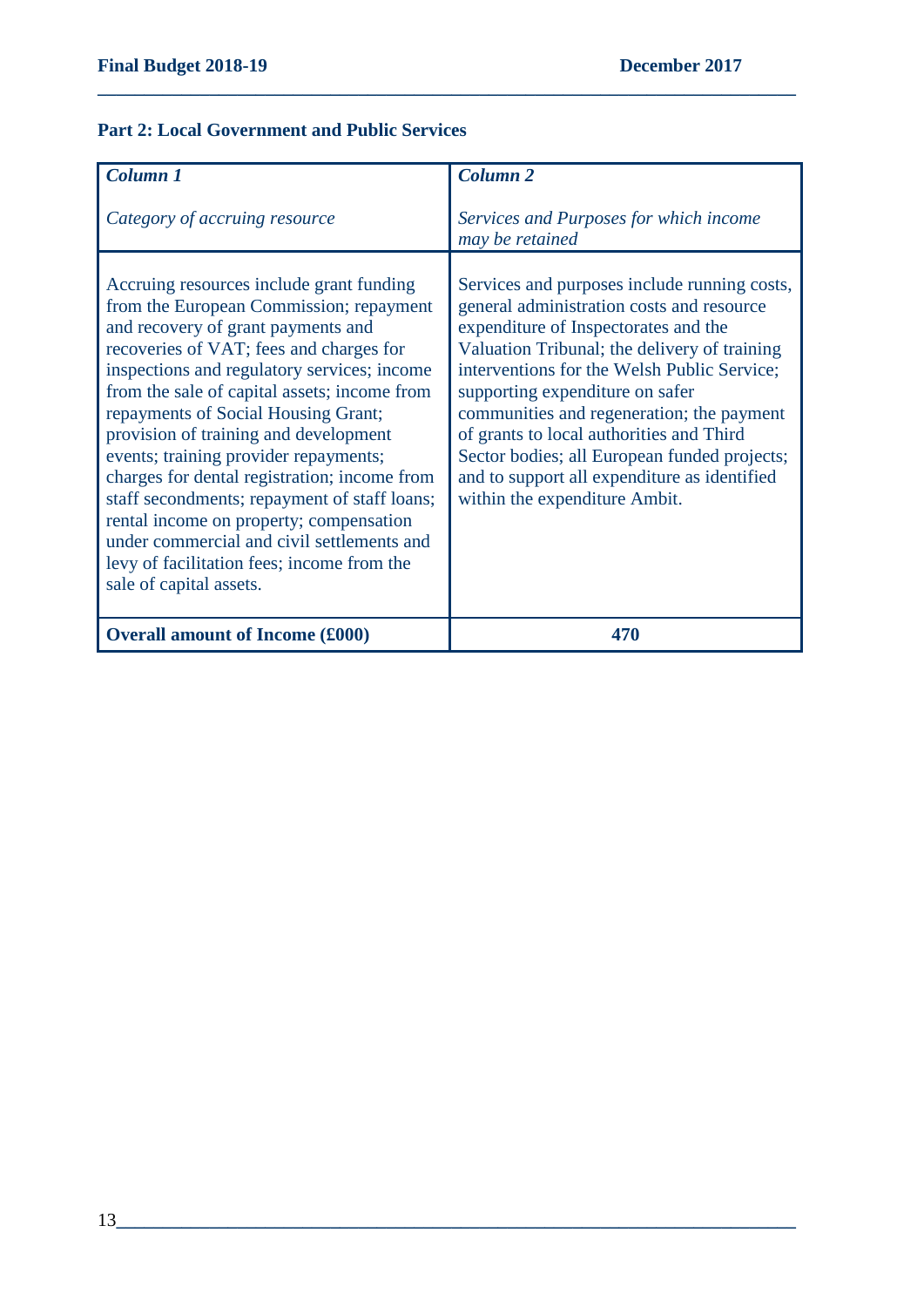# **Part 3: Economy and Transport**

| Column 1                                                                                                                                                                                                                                                                                                                                                                                                                                                                                                                                                                                                                                                                                                           | <b>Column 2</b>                                                                                               |
|--------------------------------------------------------------------------------------------------------------------------------------------------------------------------------------------------------------------------------------------------------------------------------------------------------------------------------------------------------------------------------------------------------------------------------------------------------------------------------------------------------------------------------------------------------------------------------------------------------------------------------------------------------------------------------------------------------------------|---------------------------------------------------------------------------------------------------------------|
| Category of accruing resource                                                                                                                                                                                                                                                                                                                                                                                                                                                                                                                                                                                                                                                                                      | Services and Purposes for which income<br>may be retained                                                     |
| Accruing resources and funding either<br>direct or indirect from the European<br>Commission; property rental and other<br>associated income; business services<br>charges; project contributions from other<br>public sector and private sector<br>organisations; investment income; grant<br>repayments and repayable business finance;<br>income from the sale of capital assets;<br>income relating to tourism activities;<br>transport studies receipts;<br>compensation under commercial and civil<br>settlements and levy of facilitation fees;<br>Admission charges and other operational<br>income at Cadw and the Royal Commission<br>for Ancient and Historic Monuments sites;<br>and recoveries of VAT. | All European funded projects and to support<br>all expenditure as identified within the<br>expenditure Ambit. |
| <b>Overall amount of Income (£000)</b>                                                                                                                                                                                                                                                                                                                                                                                                                                                                                                                                                                                                                                                                             | 72,392                                                                                                        |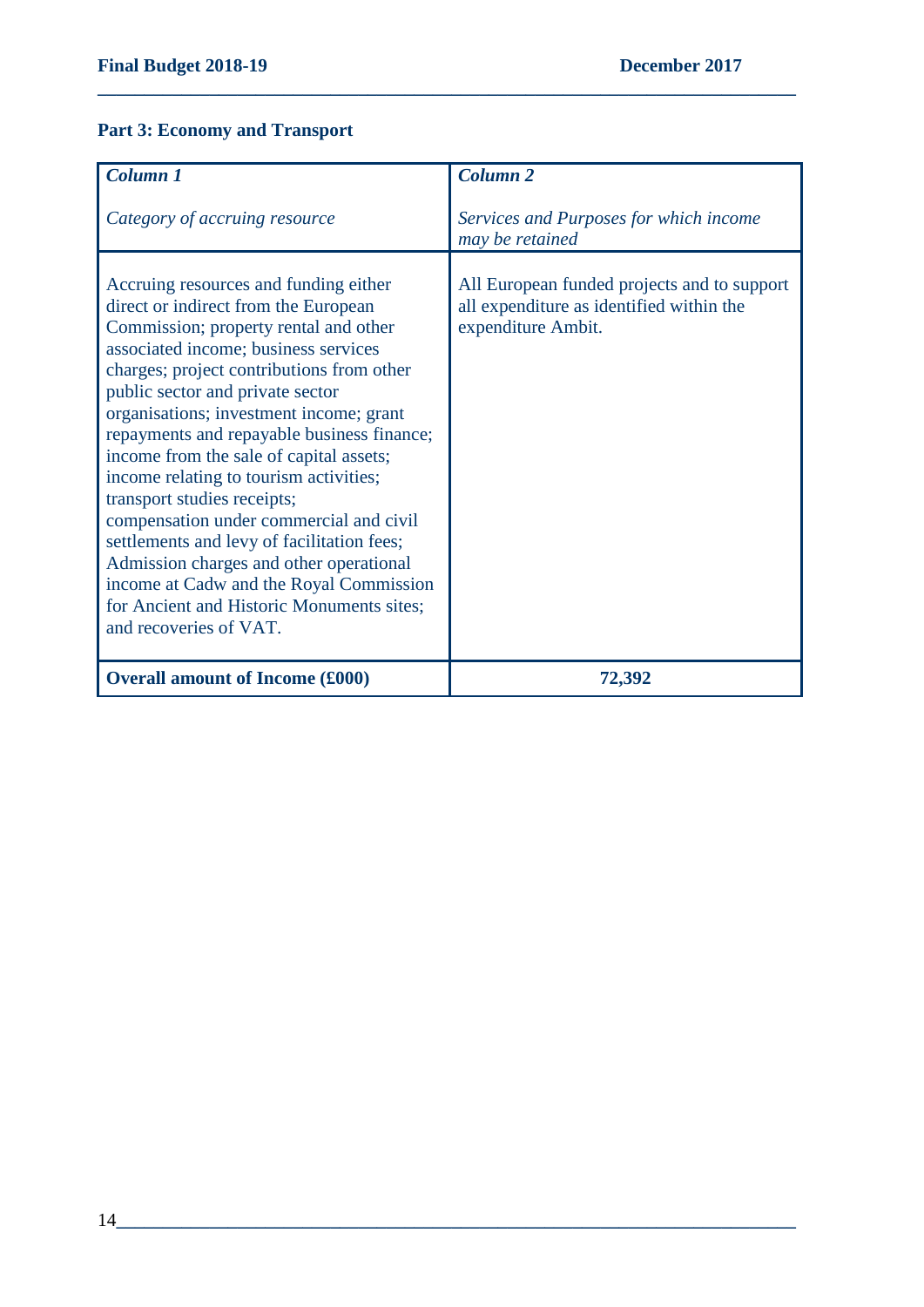#### **Part 4: Education**

| Column 1<br>Category of accruing resource                                                                                                                                                                                                                                                                                                                                                                                                                                                                                                                                                                                                                                      | <b>Column 2</b><br>Services and Purposes for which income<br>may be retained                                                                                                                                                                                            |
|--------------------------------------------------------------------------------------------------------------------------------------------------------------------------------------------------------------------------------------------------------------------------------------------------------------------------------------------------------------------------------------------------------------------------------------------------------------------------------------------------------------------------------------------------------------------------------------------------------------------------------------------------------------------------------|-------------------------------------------------------------------------------------------------------------------------------------------------------------------------------------------------------------------------------------------------------------------------|
| Accruing resources include income from<br>European Projects, research & evaluation;<br>curriculum royalties; recoveries of Student<br>Loans; funding from the Higher Education<br>Research Capital fund; sales of publications<br>and recoveries of VAT. Accruing resources<br>including repayment and recovery of grant<br>payments; fees and charges for inspections<br>and regulatory services; provision of<br>training and development events; income<br>from staff secondments; repayments of staff<br>loans; income from the sale of capital assets;<br>recovery of loans made and any interest<br>charges thereon; ad-hoc recoveries and<br>grants from other sources. | Services and purposes include supporting<br>European projects, CQFW, programme<br>development, research & evaluation current<br>expenditure; to support curriculum current<br>expenditure and to support all expenditure as<br>identified within the expenditure Ambit. |
| <b>Overall amount of income (£000)</b>                                                                                                                                                                                                                                                                                                                                                                                                                                                                                                                                                                                                                                         | 248,845                                                                                                                                                                                                                                                                 |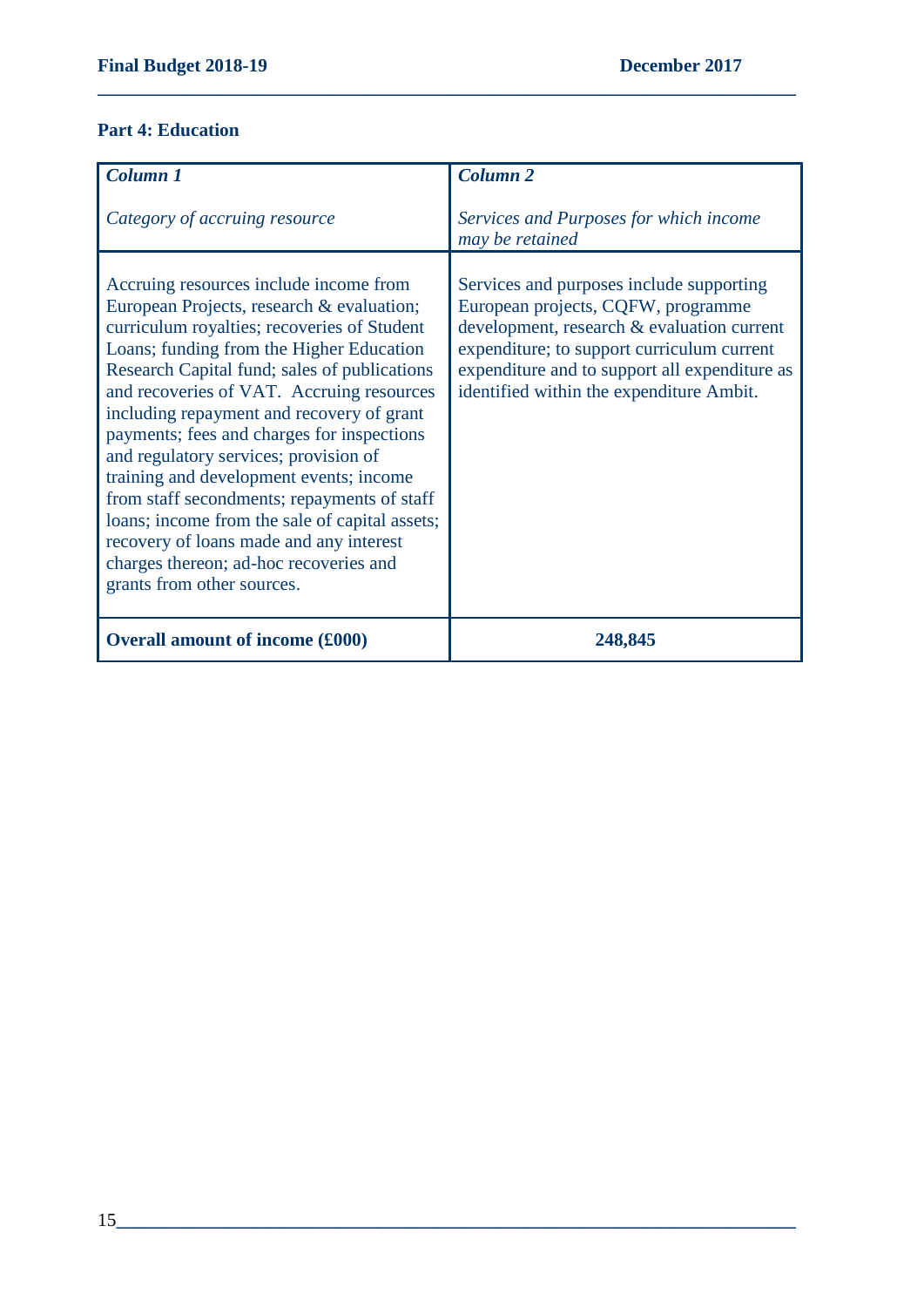# **Part 5: Energy, Planning and Rural Affairs**

| <b>Column 1</b>                                                                                                                                                                                                                                                                                                                                                                                                                                                                                                                                                                                                                                                                                                                                                                                                                                                                                                                               | <b>Column 2</b>                                                                                                                                                                                                                                                       |
|-----------------------------------------------------------------------------------------------------------------------------------------------------------------------------------------------------------------------------------------------------------------------------------------------------------------------------------------------------------------------------------------------------------------------------------------------------------------------------------------------------------------------------------------------------------------------------------------------------------------------------------------------------------------------------------------------------------------------------------------------------------------------------------------------------------------------------------------------------------------------------------------------------------------------------------------------|-----------------------------------------------------------------------------------------------------------------------------------------------------------------------------------------------------------------------------------------------------------------------|
| Category of accruing resource                                                                                                                                                                                                                                                                                                                                                                                                                                                                                                                                                                                                                                                                                                                                                                                                                                                                                                                 | Services and Purposes for which income<br>may be retained                                                                                                                                                                                                             |
| Accruing resources include funding either<br>direct or indirect from the European<br>Commission including income from<br>European structural funds; income from the<br>EU to support farmers and rural<br>communities in Wales; income from wind<br>farm projects; income from Pwllpeiran<br>Farm; income from the sale of capital assets,<br>including buildings; income from grant<br>recoveries from local authorities, third sector<br>organisations and other public and private<br>sector organisations; civil penalty fines<br>associated with emission trading schemes;<br>penalty fines associated with recycling<br>targets; income from marine licences;<br>income from the salvage of carcasses from<br>animals slaughtered for disease control, ad-<br>hoc grants from other sources and recoveries<br>of VAT; funding from other central<br>government departments and income related<br>to Energy, Planning and Rural Affairs. | Services and purposes include expenditure<br>relating to Pwllpeiran Farm; grant payments,<br>schemes part supported by other government<br>departments; all European funded projects<br>and to support all expenditure as identified<br>within the expenditure Ambit. |
| <b>Overall amount of Income (£000)</b>                                                                                                                                                                                                                                                                                                                                                                                                                                                                                                                                                                                                                                                                                                                                                                                                                                                                                                        | 335,336                                                                                                                                                                                                                                                               |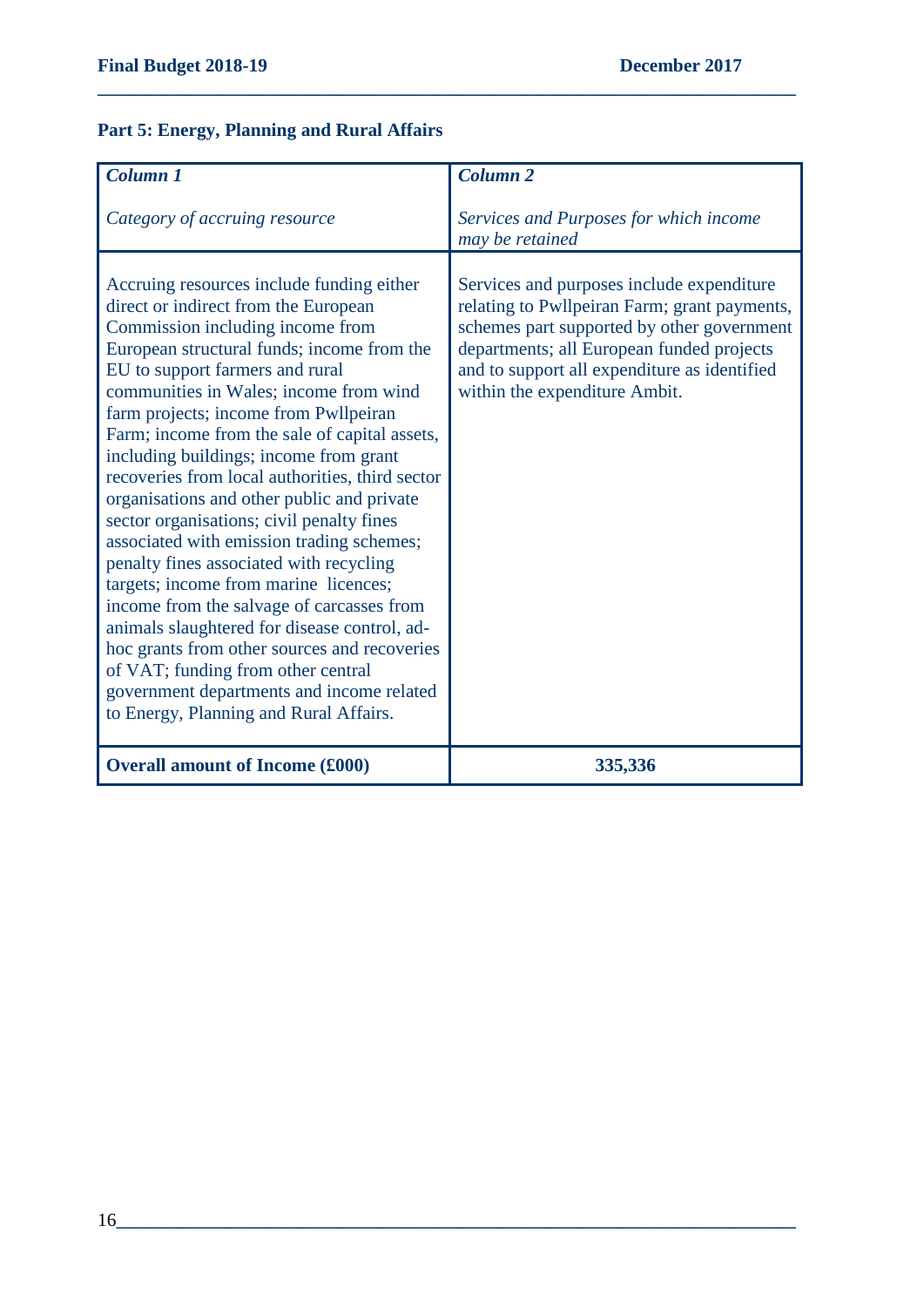#### **Part 6: Central Services and Administration**

| Column 1                                                                                                                                                                                                                                                                                                                                                                                                                                                                                                                                                                                                                                                                | <b>Column 2</b>                                                                                                                                                                                                                                                                                                                                            |
|-------------------------------------------------------------------------------------------------------------------------------------------------------------------------------------------------------------------------------------------------------------------------------------------------------------------------------------------------------------------------------------------------------------------------------------------------------------------------------------------------------------------------------------------------------------------------------------------------------------------------------------------------------------------------|------------------------------------------------------------------------------------------------------------------------------------------------------------------------------------------------------------------------------------------------------------------------------------------------------------------------------------------------------------|
| Category of accruing resource                                                                                                                                                                                                                                                                                                                                                                                                                                                                                                                                                                                                                                           | Services and Purposes for which income<br>may be retained                                                                                                                                                                                                                                                                                                  |
| Accruing resources include income from<br>staff secondments and fees; repayment of<br>staff loans; recovery of grant payments; the<br>refund of statutory PAYE deductions;<br>recoveries of VAT; the sale of land and<br>buildings and capital assets; the sub let of<br>properties; the sale of administrative assets;<br>the sale of goods and services;<br>administrative income; income from ICT<br>services provided; training provider<br>repayments; recovery of costs shared with<br>other public sector bodies; receipts of<br>recoverable grants including Invest-to-Save<br>receipts; and funding either direct or indirect<br>from the European Commission. | Services and purposes include funding of:<br>running costs and general administrative<br>expenditure; supporting capital expenditure<br>on the Welsh Government's estate and asset<br>base; all European funded projects; payment<br>of grants to local authorities and Third<br>Sector bodies; and to support expenditure<br>identified within the Ambit. |
| <b>Overall amount of Income (£000)</b>                                                                                                                                                                                                                                                                                                                                                                                                                                                                                                                                                                                                                                  | 412,719                                                                                                                                                                                                                                                                                                                                                    |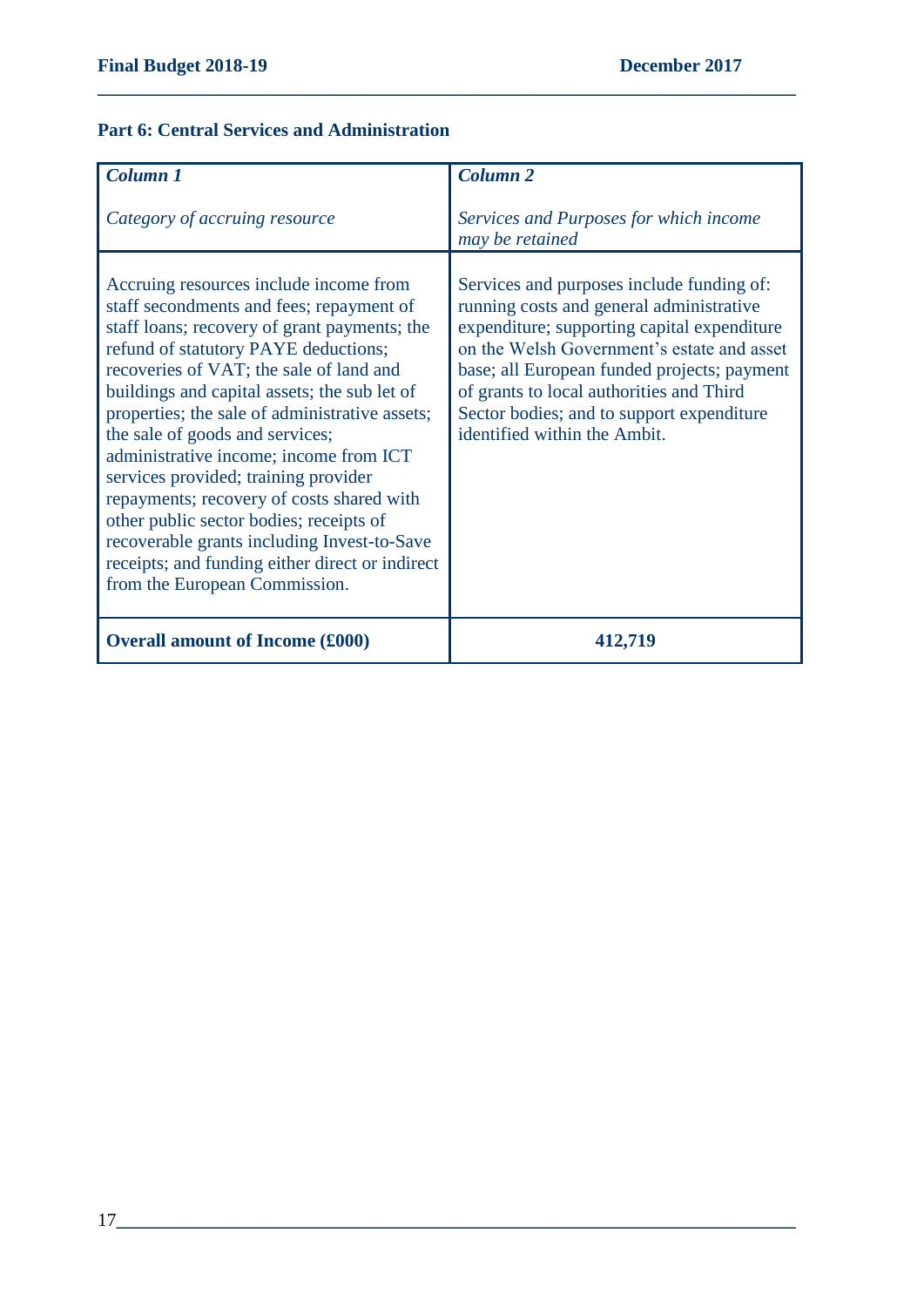# **Schedule 3 – Expenditure Incurred by Direct Funded Bodies (excluding accruing resources)**

**\_\_\_\_\_\_\_\_\_\_\_\_\_\_\_\_\_\_\_\_\_\_\_\_\_\_\_\_\_\_\_\_\_\_\_\_\_\_\_\_\_\_\_\_\_\_\_\_\_\_\_\_\_\_\_\_\_\_\_\_\_\_\_\_\_\_\_\_\_\_\_\_\_\_\_**

# **Part 1 – National Assembly for Wales Commission**

| <b>Column 1</b>                                                                                                                                                                                                                                                                                                                                                                                                                                                                                                                                                                                                                                                                                                                                                      | <b>Column 2</b> |
|----------------------------------------------------------------------------------------------------------------------------------------------------------------------------------------------------------------------------------------------------------------------------------------------------------------------------------------------------------------------------------------------------------------------------------------------------------------------------------------------------------------------------------------------------------------------------------------------------------------------------------------------------------------------------------------------------------------------------------------------------------------------|-----------------|
| <b>Services and Purposes</b>                                                                                                                                                                                                                                                                                                                                                                                                                                                                                                                                                                                                                                                                                                                                         | Amount £000     |
| Resources other than accruing resources for use by the Assembly<br>Commission on resource and capital costs associated with the<br>administration and operation of Assembly Services to support the<br>National Assembly for Wales ('the Assembly'); promotion of the<br>Assembly including payments to the Electoral Commission and<br>others; payments in respect of the Commissioner for Standards and<br>Remuneration Board; any other payments relating to functions of<br>the Assembly or functions of the Assembly Commission.<br>Resources other than accruing resources for use by the National<br>Assembly for Wales Commission in respect of decisions of the<br>Remuneration Board and expenditure in respect of Assembly<br>Members' Pension provision. | 56,088          |

#### **Part 2 – Public Services Ombudsman for Wales**

| Column 1                                                                                                                                                                                                                                                                                                                                                            | Column <sub>2</sub> |
|---------------------------------------------------------------------------------------------------------------------------------------------------------------------------------------------------------------------------------------------------------------------------------------------------------------------------------------------------------------------|---------------------|
| <b>Services and Purposes</b>                                                                                                                                                                                                                                                                                                                                        | Amount £000         |
| Resources other than accruing resources for use by the Public<br>Services Ombudsman for Wales ('the Ombudsman') on resource<br>and capital costs associated with the administration of the<br>Ombudsman's office; payments to the British and Irish Ombudsman<br>Association; payments to the International Ombudsman Institute<br>and associated non fiscal items. | 4,480               |

#### **Part 3 – Wales Audit Office**

| <b>Column 1</b>                                                                                                                                                                                                                       | Column <sub>2</sub> |
|---------------------------------------------------------------------------------------------------------------------------------------------------------------------------------------------------------------------------------------|---------------------|
| <b>Services and Purposes</b>                                                                                                                                                                                                          | Amount £000         |
| Resources other than accruing resources for use by the Wales Audit<br>Office on the discharge of the statutory functions of the Wales<br>Audit Office and the Auditor General and on the administration of<br>the Wales Audit Office. | 7,261               |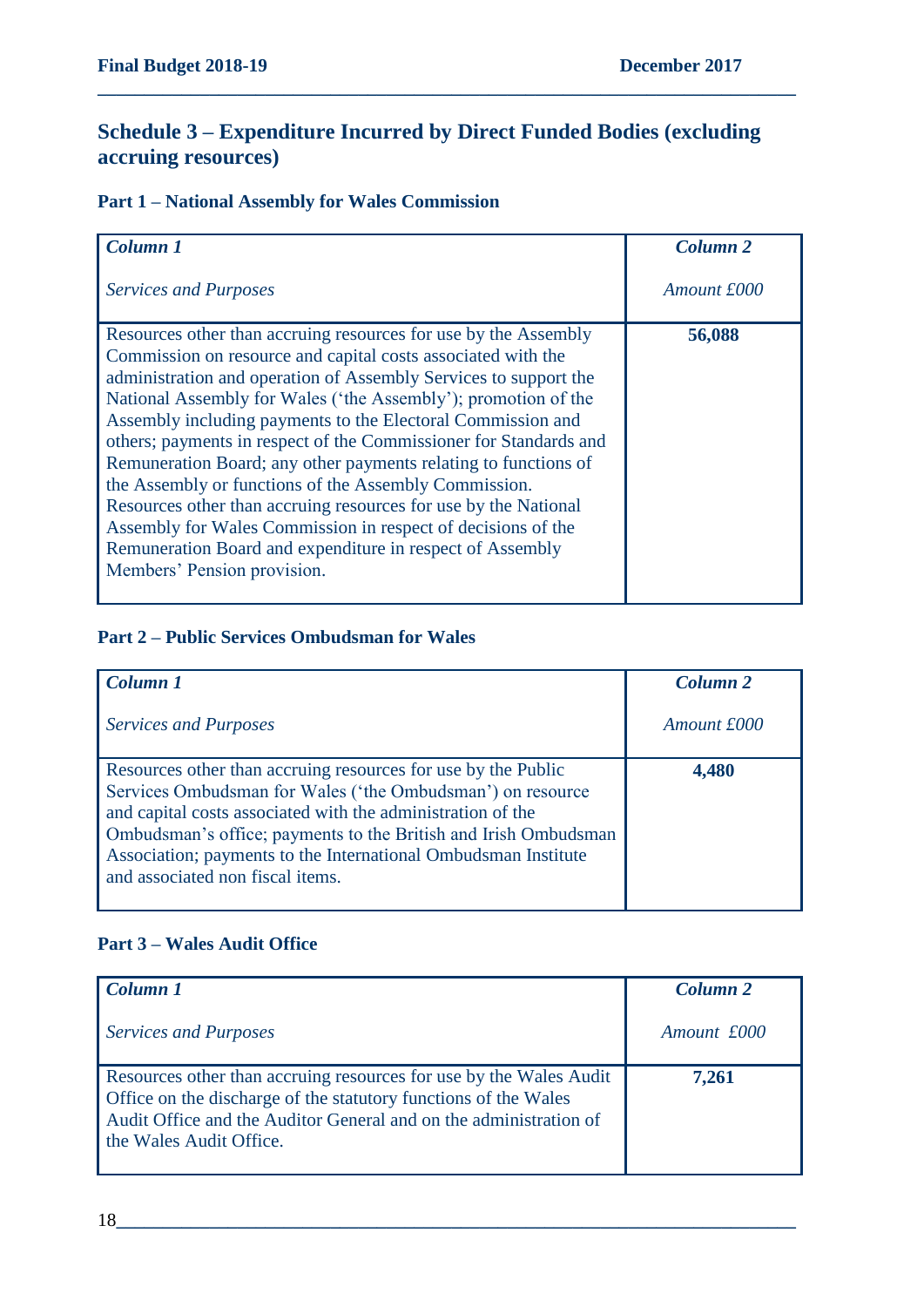# **Schedule 4 – Use of accrued resources by Direct Funded Bodies**

|  |  |  |  |  | <b>Part 1 - National Assembly for Wales Commission</b> |
|--|--|--|--|--|--------------------------------------------------------|
|--|--|--|--|--|--------------------------------------------------------|

| <b>Column 1</b>                                                                                                                                                                                                                                                                                                                                       | Column <sub>2</sub>                                                                                               |
|-------------------------------------------------------------------------------------------------------------------------------------------------------------------------------------------------------------------------------------------------------------------------------------------------------------------------------------------------------|-------------------------------------------------------------------------------------------------------------------|
|                                                                                                                                                                                                                                                                                                                                                       |                                                                                                                   |
| Category of accruing resource                                                                                                                                                                                                                                                                                                                         | Services and purposes for which income<br>may be retained                                                         |
| Accruing resources for retention pursuant to<br>section 120(2) of the Government of Wales<br>Act 2006 and use by the Assembly<br>Commission from the disposal of fixed<br>assets and other capital income; rental<br>income; gifts; grant support; recharges;<br>income from commercial sales and other<br>services provided to the public or others. | For use on the purchase or acquisition of<br>fixed assets and for use on administrative<br>costs of the Assembly. |
| <b>Overall amount of Income (£000)</b>                                                                                                                                                                                                                                                                                                                | 300                                                                                                               |

**\_\_\_\_\_\_\_\_\_\_\_\_\_\_\_\_\_\_\_\_\_\_\_\_\_\_\_\_\_\_\_\_\_\_\_\_\_\_\_\_\_\_\_\_\_\_\_\_\_\_\_\_\_\_\_\_\_\_\_\_\_\_\_\_\_\_\_\_\_\_\_\_\_\_\_**

## **Part 2 – Public Services Ombudsman for Wales**

| Column 1                                                                             | Column <sub>2</sub>                                                             |
|--------------------------------------------------------------------------------------|---------------------------------------------------------------------------------|
| Category of accruing resource                                                        | Services and purposes for which income<br>may be retained                       |
| Income from commercial sales and other<br>services provided to the public or others. | For use on related services and the<br>administration of the Ombudsman service. |
| <b>Overall amount of Income (£000)</b>                                               |                                                                                 |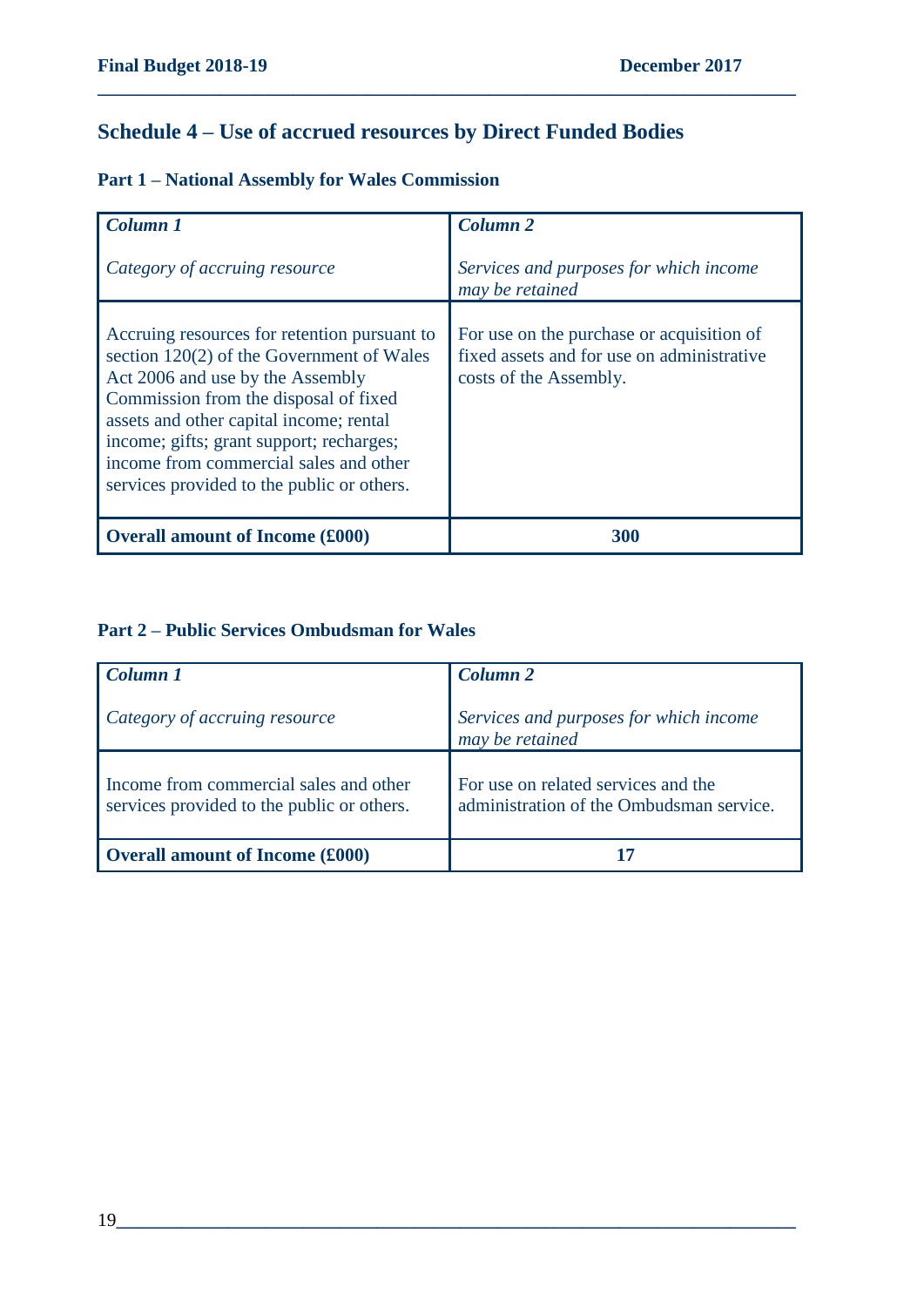### **Part 3 – Wales Audit Office**

| Column 1                                                                                                                                                                                                                                                                                                                                                                                                                                                                                                                                                                                            | <b>Column 2</b>                                                                                                                                                           |
|-----------------------------------------------------------------------------------------------------------------------------------------------------------------------------------------------------------------------------------------------------------------------------------------------------------------------------------------------------------------------------------------------------------------------------------------------------------------------------------------------------------------------------------------------------------------------------------------------------|---------------------------------------------------------------------------------------------------------------------------------------------------------------------------|
| Category of accruing resource                                                                                                                                                                                                                                                                                                                                                                                                                                                                                                                                                                       | Services and purposes for which income<br>may be retained                                                                                                                 |
| Accruing resources from fees and charges<br>for audit, grant certification and related<br>services; grants received to fund audit<br>services; other recoveries of costs<br>associated with the functions of the Auditor<br>General or Wales Audit Office;<br>miscellaneous income such as from<br>publications, conferences, provision of<br>administrative, professional and technical<br>services; recoveries of costs, such as of<br>seconded staff, staff loans, car leasing<br>payments; recoveries of any costs incurred<br>for a third party; and interest received on<br>working balances. | For use by the Wales Audit Office on the<br>discharge of functions of the Auditor<br>General and on related services and the<br>administration of the Wales Audit Office. |
| <b>Overall amount of income (£000)</b>                                                                                                                                                                                                                                                                                                                                                                                                                                                                                                                                                              | 14,644                                                                                                                                                                    |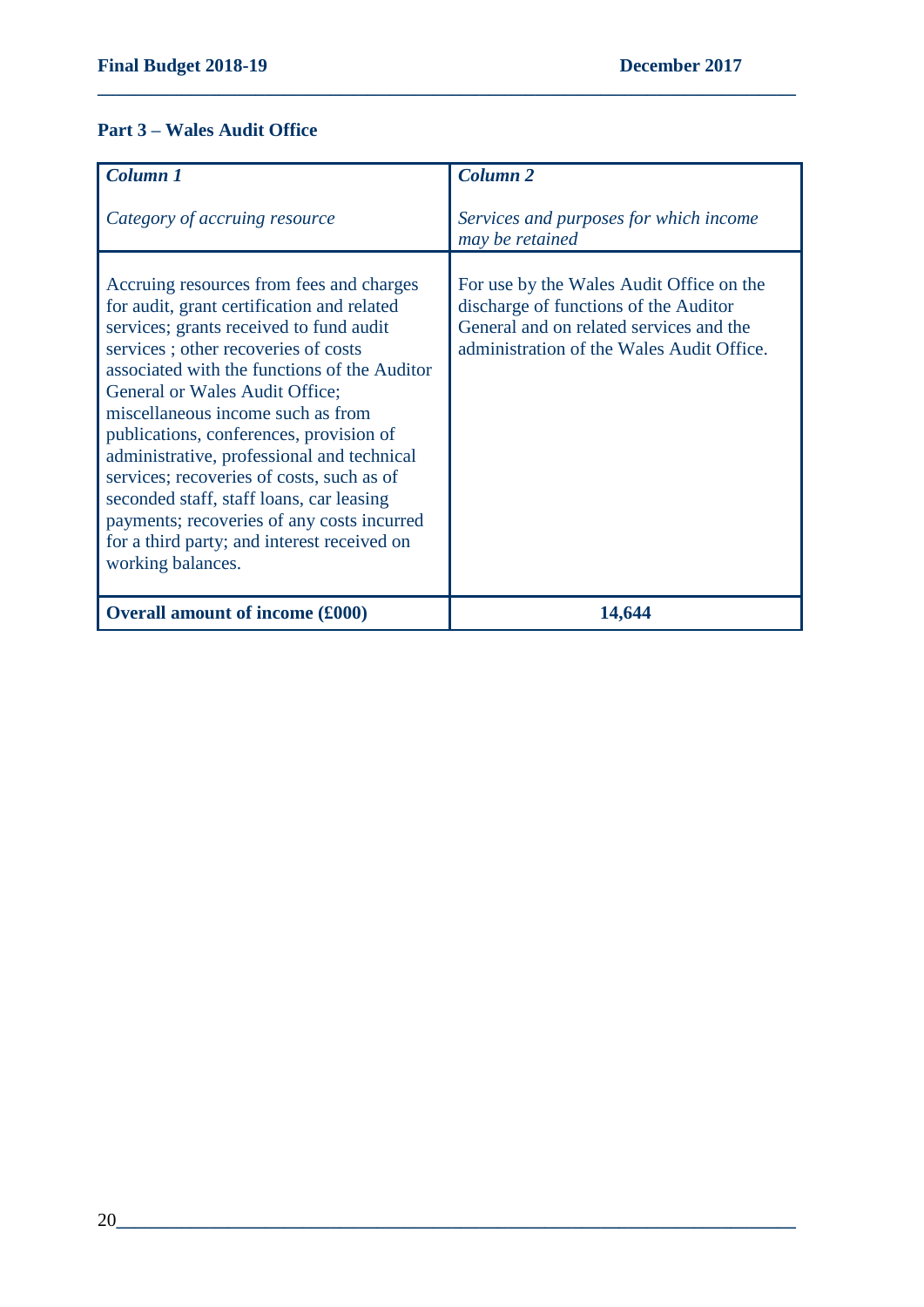|                                 | <b>Welsh</b>     | <b>Assembly</b>   | <b>Public</b>     | <b>Wales Audit</b> |  |
|---------------------------------|------------------|-------------------|-------------------|--------------------|--|
|                                 | <b>Ministers</b> | <b>Commission</b> | <b>Services</b>   | <b>Office</b>      |  |
|                                 |                  |                   | <b>Ombudsman</b>  |                    |  |
| <b>Net Resource Requirement</b> | 14,850,869       | 55,588            | 4,455             | 6,981              |  |
| <b>Net Capital Requirement</b>  | 1,221,252        | 500               | 25                | 280                |  |
| Adjustments:                    |                  |                   |                   |                    |  |
| <b>Capital Charges</b>          | $-393,541$       | $-2,400$          | $-70$             | $-200$             |  |
| Impairments                     | $-73,086$        | $\left( \right)$  | $\theta$          |                    |  |
| <b>Movements in Provisions</b>  | $-64,939$        | $-2,000$          | $-20$             |                    |  |
| Profit/Loss on sale of assets   |                  |                   | $\mathbf{\Omega}$ |                    |  |
| Movements in stocks             | $\Omega$         |                   | $\theta$          |                    |  |
| Movements in                    | 0                | 350               | 20                |                    |  |
| debtors/creditors               |                  |                   |                   |                    |  |
| <b>Use of Provisions</b>        | $\Omega$         | $\Omega$          | $\overline{0}$    |                    |  |
| Other                           | $\Omega$         | 0                 | $\theta$          |                    |  |
|                                 |                  |                   |                   |                    |  |
| <b>Net Cash Requirement for</b> |                  |                   |                   |                    |  |
| issue from the Welsh            | 15,540,555       | 52,038            | 4,410             | 7,061              |  |
| <b>Consolidated Fund</b>        |                  |                   |                   |                    |  |

## **Schedule 5: Resource to Cash Reconciliation 2018-19 (£000)**

#### **Notes:**

- 1. This table content and format complies with Section 125(1) (c) and 126(2) of the Act which states that for the purposes of authorising the motion there shall be a statement authorising 'the amount which may be paid out of the Welsh Consolidated Fund in the financial year to the relevant persons, or for use pursuant to a relevant enactment, for the purposes so specified'. Payments made out of the Welsh Consolidated Fund are made in cash; therefore this table shows the relevant cash requirements in support of the resources requested in support of Schedules 1 to 4 which state the relevant purposes for which resources may be used.
- 2. This table content and format also complies with Standing Order 20.28(v), which states that the budget motion must include reconciliation between the resources to be authorised under section 125(1) (a) and (b) of the Act and the amounts to be authorised for payment out of the Welsh Consolidated Fund under section 125(c) of the Act.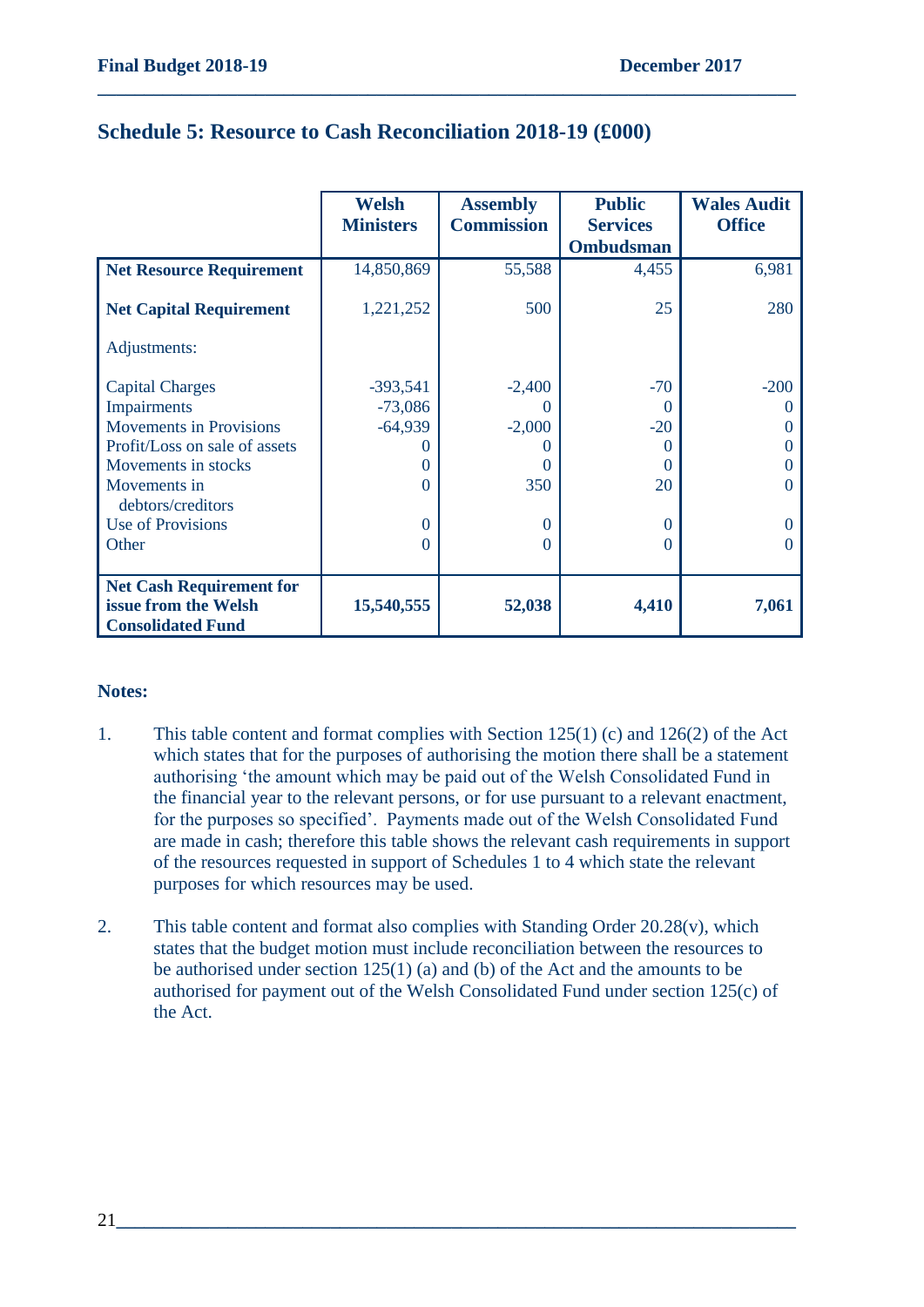# **Schedule 6: Reconciliation of resources requested in the budget motion to resources made available by the Treasury for the Welsh Block for 2018-19**

**\_\_\_\_\_\_\_\_\_\_\_\_\_\_\_\_\_\_\_\_\_\_\_\_\_\_\_\_\_\_\_\_\_\_\_\_\_\_\_\_\_\_\_\_\_\_\_\_\_\_\_\_\_\_\_\_\_\_\_\_\_\_\_\_\_\_\_\_\_\_\_\_\_\_\_**

|                                                                                                                | 2018-19<br>(f000)                      |                              |                                         |                                                   |                                        |
|----------------------------------------------------------------------------------------------------------------|----------------------------------------|------------------------------|-----------------------------------------|---------------------------------------------------|----------------------------------------|
|                                                                                                                | <b>Resource</b><br><b>DEL</b>          | <b>Capital</b><br><b>DEL</b> | <b>Resource</b><br><b>AME</b>           | <b>Capital</b><br><b>AME</b>                      | <b>Total</b>                           |
| Resources Requested in the Budget<br>Motion:                                                                   |                                        |                              |                                         |                                                   |                                        |
| <b>Welsh Ministers</b><br><b>Assembly Commission</b><br>٠<br>Ombudsman<br>ä,<br><b>Wales Audit Office</b><br>٠ | 14,792,420<br>53,588<br>4,435<br>6,981 | 562,813<br>500<br>25<br>280  | 58,449<br>2,000<br>20<br>$\overline{0}$ | 658,439<br>$\theta$<br>$\overline{0}$<br>$\Omega$ | 16,072,121<br>56,088<br>4,480<br>7,261 |
| <b>Total Resources Requested in the</b><br><b>Annual Budget Motion</b>                                         | 14,857,424                             | 563,618                      | 60,469                                  | 658,439                                           | 16,139,950                             |
| Adjustments:                                                                                                   |                                        |                              |                                         |                                                   |                                        |
| (ii)<br><b>Resource Consumption</b><br>of WGSBs                                                                | 14,083                                 | $\overline{0}$               | 5,413                                   | $\overline{0}$                                    | 19,496                                 |
| (iii)<br><b>Grants</b>                                                                                         | $-956,565$                             | 956,565                      | $\overline{0}$                          | $\mathbf{0}$                                      | $\Omega$                               |
| <b>Supported Borrowing</b><br>(iv)                                                                             | 0                                      | 88,800                       | $\theta$                                | $\overline{0}$                                    | 88,800                                 |
| Direct Charges on the<br>(v)<br><b>Welsh Consolidated</b><br>Fund                                              | 2,719                                  | $\overline{0}$               | 1,050,000                               | $\overline{0}$                                    | 1,052,719                              |
| (vi)<br>Other                                                                                                  | 14,807                                 | $\overline{0}$               | $\overline{0}$                          | $\overline{0}$                                    | 14,807                                 |
| <b>Welsh Ministers &amp; Direct</b><br><b>Funded Bodies Total Managed</b><br><b>Expenditure</b>                | 13,932,468                             | 1,608,983                    | 1,115,882                               | 658,439                                           | 17,315,772                             |
| <b>Wales Office</b><br><b>Borrowing</b><br>÷,                                                                  | 4,650<br>$\mathbf{0}$                  | 30<br>$-125,000$             | $\boldsymbol{0}$<br>$\theta$            | $\theta$<br>125,000                               | 4,680<br>0                             |
| <b>Devolved Taxes</b><br>ä,                                                                                    | $-275,384$                             | $\Omega$                     | 275,384                                 | $\theta$                                          | $\Omega$                               |
| <b>Unallocated Reserve</b><br>÷.                                                                               | 275,120                                | 416,711                      | $\overline{0}$                          | $\theta$                                          | 691,831                                |
| <b>Total Managed Expenditure</b><br>(Block)                                                                    | 13,936,854                             | 1,900,724                    | 1,391,266                               | 783,439                                           | 18,012,283                             |

#### **Notes:**

- 1. The total resource requirement for the Welsh Government is equivalent to the total of the allocations included in the Ambits of Schedule 1.
- 2. Standing Order 20.28(ii) states that the annual budget motion should include the resources agreed by the Treasury for the Welsh block budget for the financial year covered by the motion. Schedule 6 satisfies this requirement.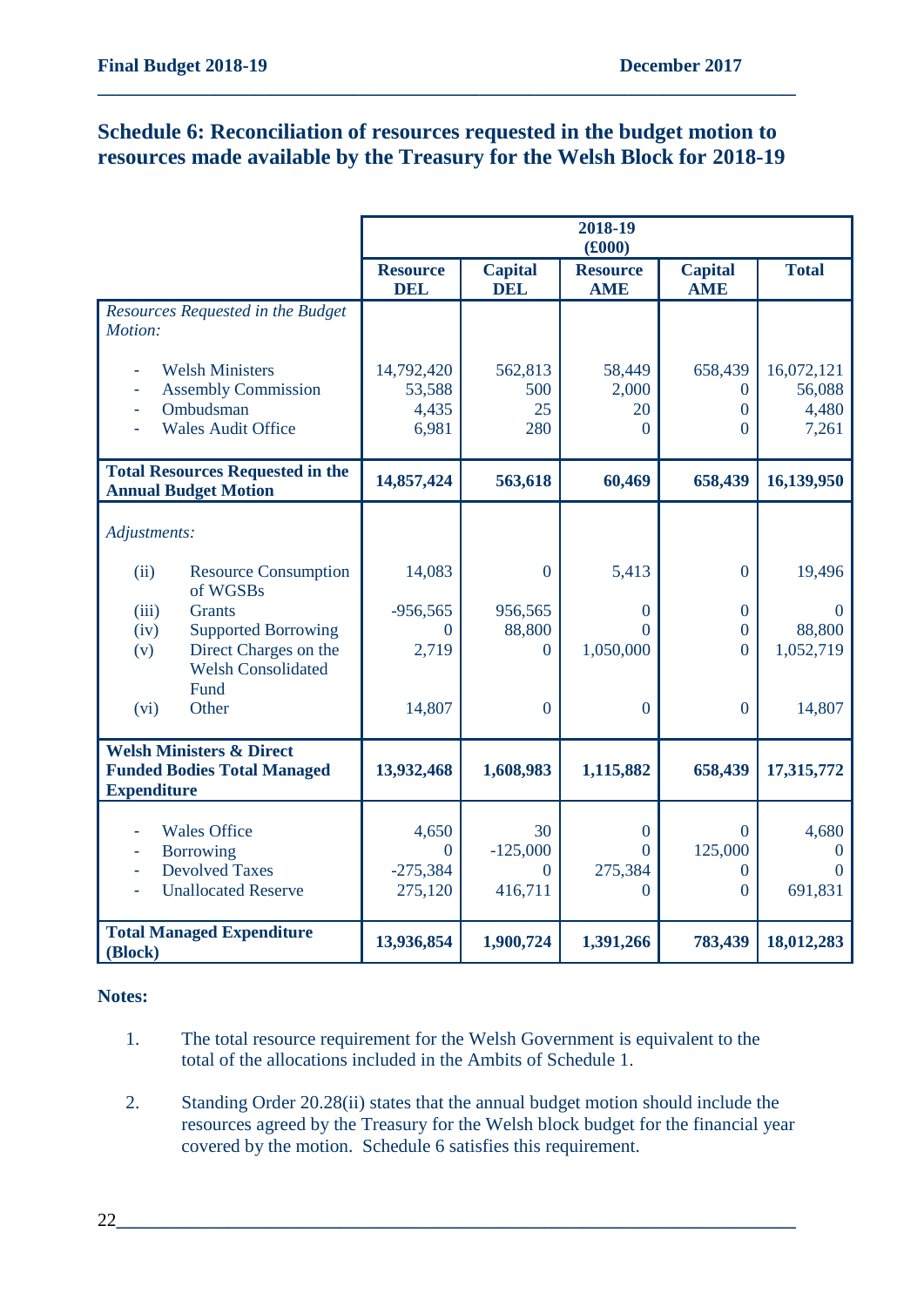3. Standing Order 20.28(iii) states that the annual budget motion must include a reconciliation between the resources allocated to the Welsh block budget by the Treasury and the resources to be authorised for use in the budget motion. Schedule 6 satisfies this requirement.

**\_\_\_\_\_\_\_\_\_\_\_\_\_\_\_\_\_\_\_\_\_\_\_\_\_\_\_\_\_\_\_\_\_\_\_\_\_\_\_\_\_\_\_\_\_\_\_\_\_\_\_\_\_\_\_\_\_\_\_\_\_\_\_\_\_\_\_\_\_\_\_\_\_\_\_**

| <b>Item</b>                                                                                     | 2018-19<br>£000 |
|-------------------------------------------------------------------------------------------------|-----------------|
| Payments to the National Loans Fund – Interest Note                                             | 2,017           |
| Salaries and related pension costs of the Presiding Officer<br>and the Deputy Presiding Officer | 265             |
| Salaries and related pension costs of the Ombudsman                                             | 201             |
| Salaries and related pension costs of the Auditor General                                       | 187             |
| Salaries and related pension costs of the Chair of the Wales<br><b>Audit Office</b>             | 29              |
| Salaries and related pension costs of the Commissioner for<br><b>Standards</b>                  | 20              |
| <b>Redistributable National Non Domestic Rates</b>                                              | 1,050,000       |
| <b>Total</b>                                                                                    | 1,052,719       |

4. Direct charges on the Welsh Consolidated Fund are:

#### Note:

An additional £616,000 is estimated to be directly charged to the Welsh Consolidated Fund in respect of the principal repayment of borrowing to the National Loans Fund. This payment is outside Total Managed Expenditure.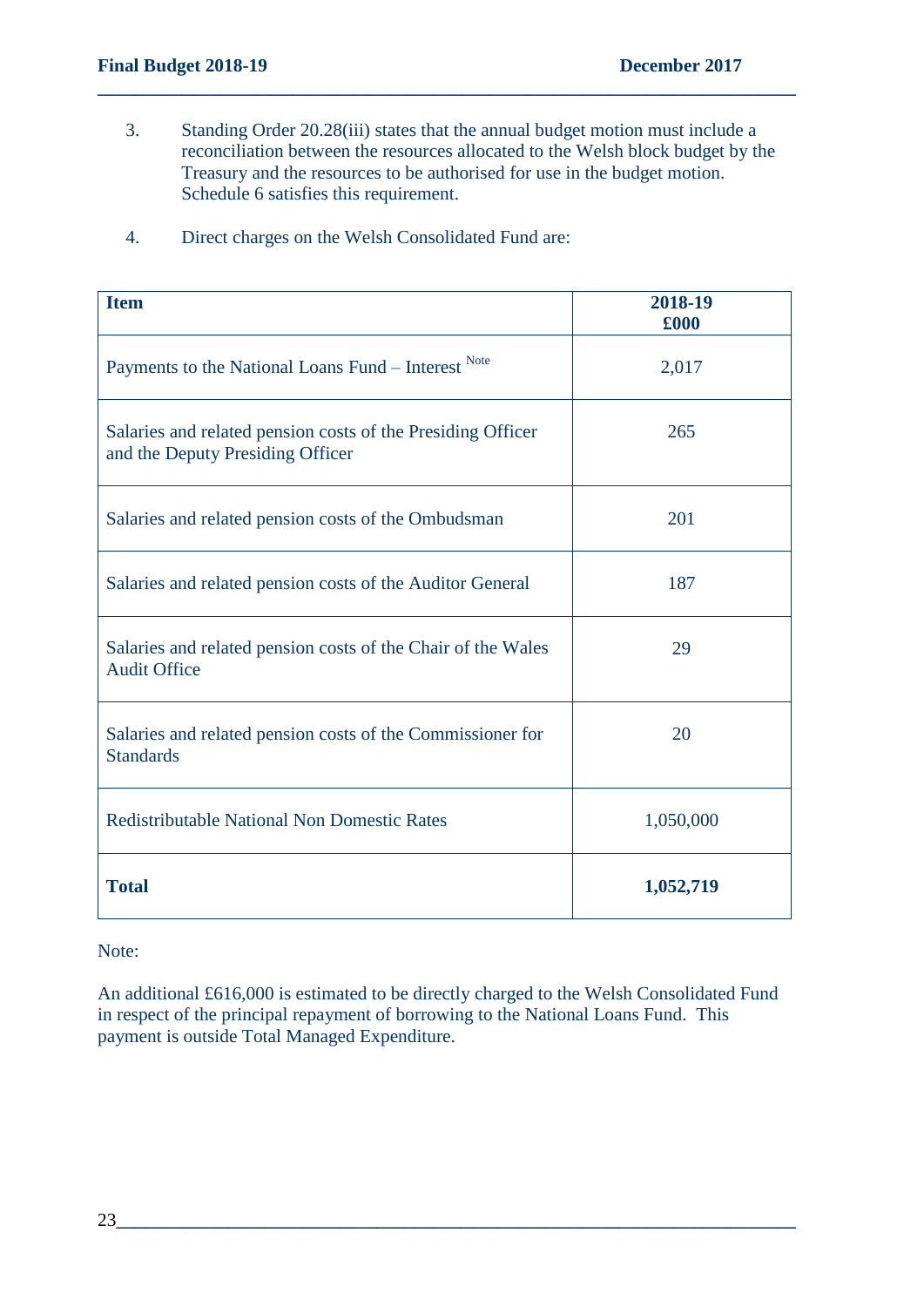#### **Schedule 7: Reconciliation of cash inflows to the Welsh Consolidated Fund to the cash issues to be requested in the budget motion (£000)**

**\_\_\_\_\_\_\_\_\_\_\_\_\_\_\_\_\_\_\_\_\_\_\_\_\_\_\_\_\_\_\_\_\_\_\_\_\_\_\_\_\_\_\_\_\_\_\_\_\_\_\_\_\_\_\_\_\_\_\_\_\_\_\_\_\_\_\_\_\_\_\_\_\_\_\_**

|                                                                                                 | 2018-19      |
|-------------------------------------------------------------------------------------------------|--------------|
| <b>Estimated net amounts payable to Welsh Ministers:</b>                                        |              |
| Grant payable by the Secretary of State to the Welsh Consolidated<br>Fund under Section 118 (1) | 14,596,498   |
| Funds borrowed from the National Loans Fund and commercial banks                                | 125,000      |
| under Section 121<br><b>Payments from Other Government Departments</b>                          | 1,163,325    |
|                                                                                                 |              |
| Payments from other sources                                                                     | 2,479,567    |
| Less amounts authorised to be retained by Welsh Ministers and Direct<br><b>Funded Bodies</b>    | $-1,153,567$ |
|                                                                                                 |              |
| <b>Estimated amounts payable to Welsh Consolidated Fund</b>                                     | 17,210,823   |
|                                                                                                 |              |
| Distributed as follows:                                                                         |              |
| <b>Welsh Ministers</b>                                                                          | 15,540,555   |
| <b>Assembly Commission</b>                                                                      | 52,038       |
| Ombudsman                                                                                       | 4,410        |
| <b>Wales Audit Office</b>                                                                       | 7,061        |
| <b>Cash Released from the Welsh Consolidated Fund in the Motion</b>                             | 15,604,064   |
| Direct Charges on the Welsh Consolidated Fund                                                   | 1,053,335    |
| <b>Unallocated Funds</b>                                                                        | 553,424      |
| <b>Total Estimated Payments</b>                                                                 | 17,210,823   |

#### **Notes:**

- 1. Section 125(3) of the Act states that the annual budget motion must be accompanied by a written statement made by Ministers showing:
	- i. the total amount of the payments which they estimate will be made for the financial year under Section 118(1);
	- ii. the total amount of the payments which they estimate will be made to the Welsh Ministers, the First Minister or the Counsel General for the financial year by Ministers of the Crown and government departments; and
	- iii. the total amount of payments which they estimate will be made to the